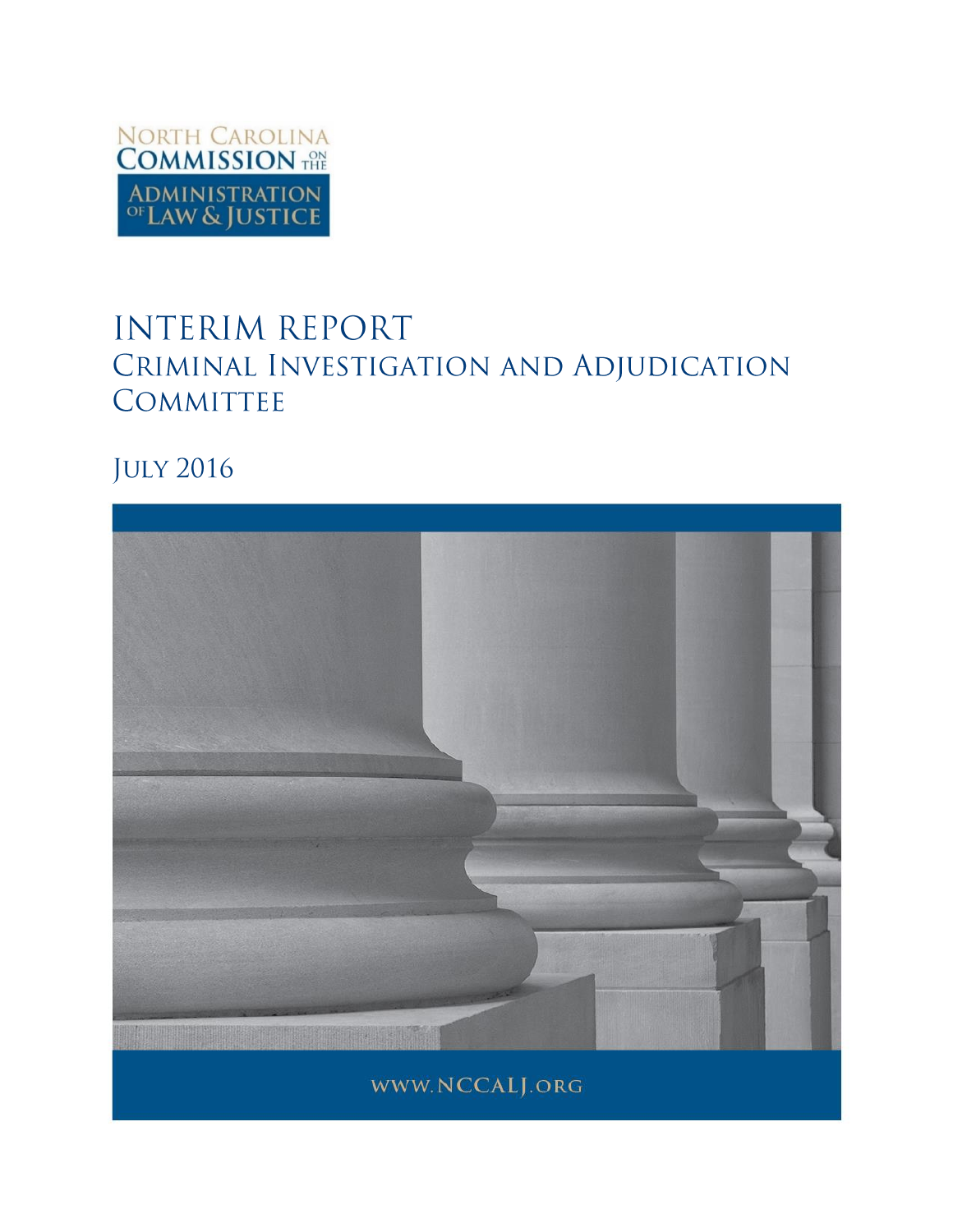# **PREFACE**

These interim reports outline the work-to-date of the North Carolina Commission on the Administration of Law and Justice (NCCALJ). Chief Justice Mark Martin convened the independent, multidisciplinary commission in September of 2015, and charged the members to evaluate the North Carolina judicial system and provide findings and recommendations for strengthening our courts within the existing administrative framework.

Sixty-five voting members and additional non-voting guests were asked to serve, drawn statewide from business, academia, the bar, the non-profit sector, the Legislature, and the Judicial Branch, to ensure a well-rounded evaluation of the judicial system. Each of the members serves on one of five NCCALJ committees studying the areas of civil justice, criminal investigation and adjudication, legal professionalism, public trust and confidence, and technology. Over the past 10 months, these committees have held forty meetings where members heard presentations from more than ninety different national and statewide experts, practitioners, and court officials, resulting in productive and focused dialogue.

#### **The NCCALJ Wants to Hear From You**

The NCCALJ recognizes the vital importance of public participation in the process of court system improvement. The interim reports that follow are intended to inform the public of the relevant issues the committees are addressing and to invite input and feedback. Submit comments online at [www.nccalj.org/interim-reports](file://wfs01.aoc.nccourts.org/Network_Folders/UNIT_Communications/Courts/Session%20Comms/Commission%20on%20the%20Administration%20of%20Law%20and%20Justice/Reports/www.nccalj.org/interim-reports) or sign up to speak in person at one of the four public hearings scheduled for August 2016. The dates, locations, and sign-up forms for those meetings are also at the commission's website.

In the fall of 2016, the NCCALJ's five committees will incorporate the public feedback into final recommendations to be presented to the Chief Justice, the Legislature, and the public in early 2017.

The NCCALJ thanks you for your feedback on how North Carolina courts can best meet institutional needs and 21st century public expectations. We look forward to hearing from you.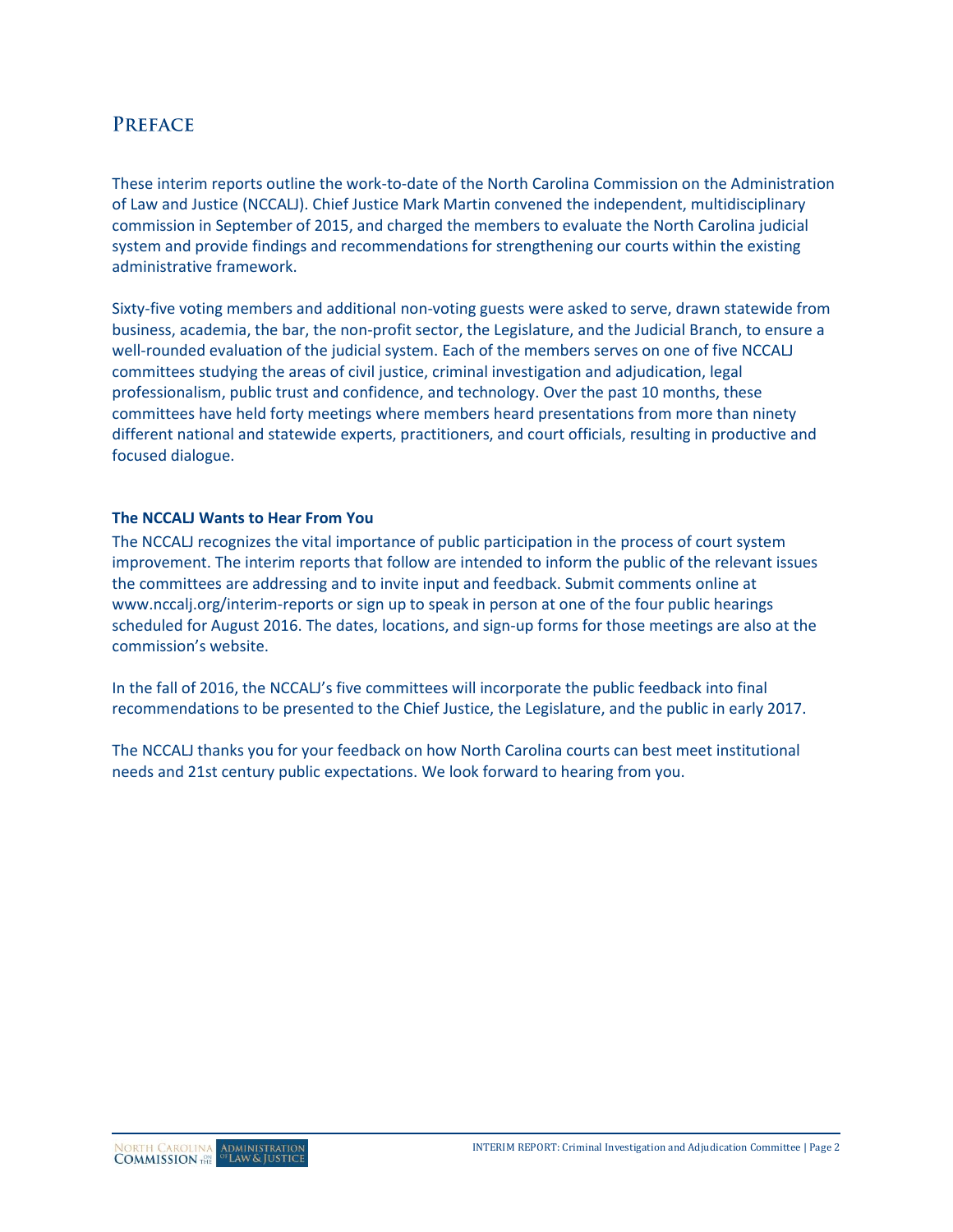*The Criminal Investigation & Adjudication Committee ("the Committee") is focusing on four issues: (I) Juvenile Age; (II) Indigent Defense; (III) Pretrial Release; and (IV) Criminal Case Management. This report provides an update on the Committee's work on these issues. The Committee welcomes input from all interested persons and organizations.*

#### $\mathbf{I}$ . **JUVENILE AGE**

The Committee's work on this issue is summarized in its draft report, attached as Appendix A. Because the Committee has actively engaged all stakeholders in its work on this issue and has strived to address all validated stakeholder concerns, the draft report is presented with the ultimate hoped-for result of unanimous stakeholder support.

#### $\Pi$ **INDIGENT DEFENSE**

As the United States Supreme Court recently declared: "No one doubts the fundamental character of a criminal defendant's Sixth Amendment right to the Assistance of Counsel." This right is so critical that the high Court has deemed its wrongful deprivation to constitute "structural" error, affecting the very "framework within which the trial proceeds." For indigent defendants, this fundamental right to effective assistance of counsel must be provided at state expense. When the system fails to provide this right, it denies indigent defendants justice. That denial can have very real consequences for defendants, including excessive pretrial detention, increased pressure on innocent persons to plead guilty, wrongful convictions, and excessive sentences.

There are, however, other costs associated with the State's failure to provide effective assistance, including costs to victims, families, communities, taxpayers and the criminal justice system as a whole. Costs to the criminal justice system include trial delays and an increased number of appeals and post-conviction challenges, all of which must be funded by North Carolina taxpayers, as are costly retrials when those challenges are successful. As has been noted: "Justice works best when all players within the system are competent and have access to adequate resources. When the system includes well-trained public defenders, cases move faster … and the system tends to generate and implement innovative programs." Trial delay is not merely a theoretical danger; it is an actual one. District Attorneys forcefully asserted to the Committee that an erosion of the quality of North Carolina's indigent defense bar was impairing their ability to deliver justice in the state's criminal courts.

In comments to the Committee, Justice Rhoda Billings emphasized that wrongful convictions deny justice to victims and put North Carolina's citizens in danger by allowing the real criminals to remain at large, free to perpetrate crime on others. Additionally, families of wrongfully convicted defendants suffer, not just from the loss of a family member who may be incarcerated, but from the dramatic collateral consequences that follow as a result of any criminal conviction, including barriers to obtaining employment, joining the military, or receiving financial aid to pursue higher education. These collateral consequences impair the person's ability to support both himself and his family, often necessitating public assistance and thus additional taxpayer support.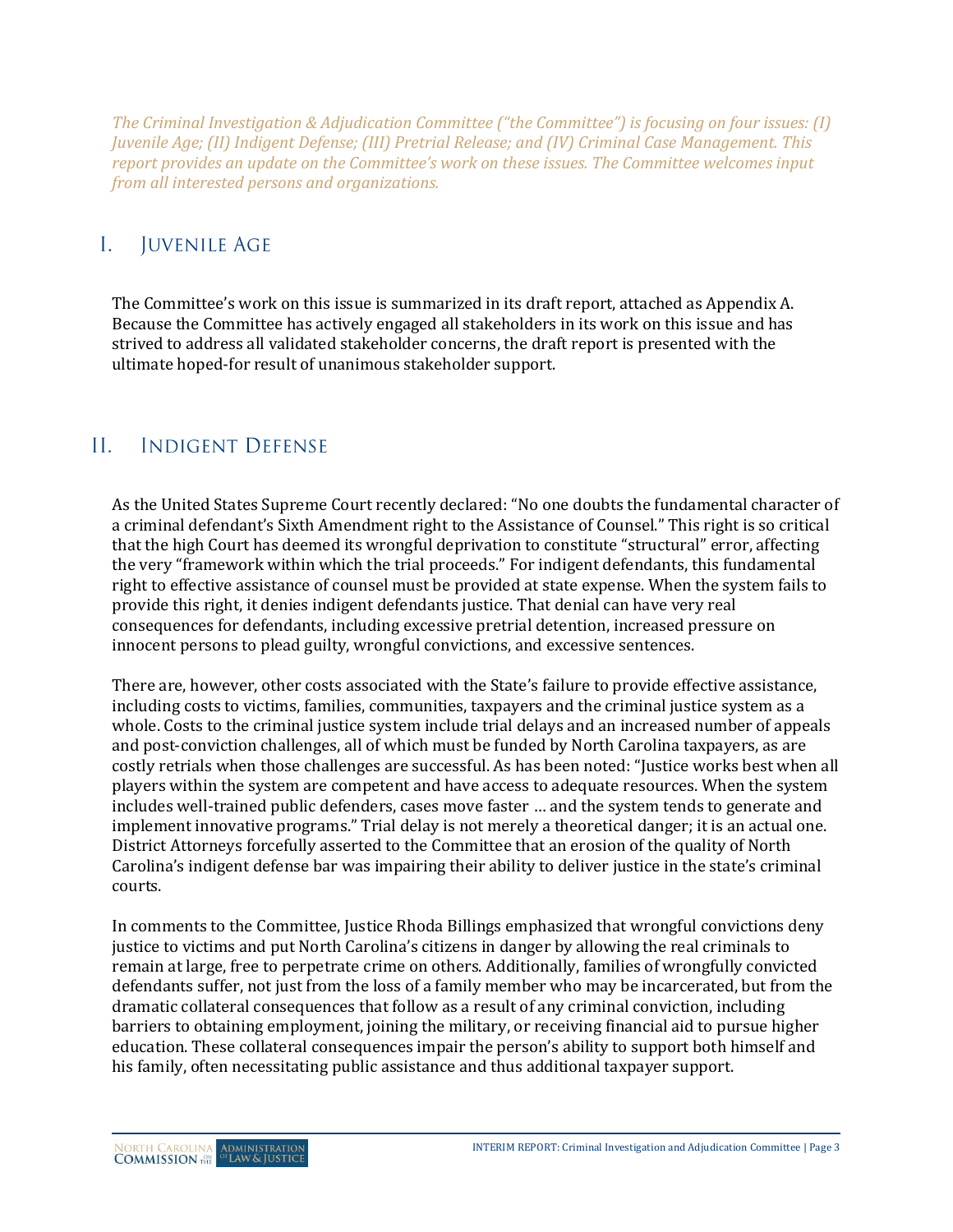In addition to paying for the cost of an inefficient justice system, taxpayers pick up the tab for ineffective assistance in other ways. When inadequate lawyering results in excessive pretrial detentions and sentences and in incarceration for convictions that are later reversed, the costs of such detentions are paid by North Carolina's citizens. Also, the cost of civil suits and large case settlements leave taxpayers with the bill for wrongful convictions.

Finally — and importantly — another cost of failing to provide an effective indigent defense system is a loss of public confidence in the court system's ability to administer justice. Inadequate indigent defense services compromise the integrity of the justice system by calling its fairness into question. Because people in the lowest income groups are most likely to require indigent defense services, failures in the indigent defense system are felt most acutely by these individuals. As Justice Billings noted to the Committee: Americans strongly believe that the amount of money a person has should not affect the amount of justice he or she receives; any perception of fairness vanishes if our citizens believe that a poor person is placed at a significant disadvantage in the justice system. In fact, evidence indicates that a majority of citizens *already* believe that poor people are at such a disadvantage: A recent survey of North Carolinians shows that 64% of respondents believe that low-income people fare worse than others in our state court system.

Sixteen years ago the North Carolina General Assembly created the state's existing indigent defense system. While stakeholders agree that North Carolina has benefited greatly from the creation of the Office of Indigent Defense Services and the Commission on Indigent Defense Services, the potential that both hold for providing uniform quality, cost-effective representation statewide has yet to be fully achieved.

The Committee is developing recommendations designed to help North Carolina strengthen the protections it offers to indigent people when their liberty is at stake. It is approaching this issue in a two-step process. First, defining the critical characteristics of an effective indigent defense system. And second, making recommendations regarding how to best achieve those characteristics in North Carolina. Recommendations currently under consideration include:

- Establishing single-district and regional public defender offices throughout the state.
- **Providing oversight, supervision and support to all counsel providing indigent defense** services.
- $\blacksquare$  Implementing uniform indigency standards.
- **IMPLEM** Implementing uniform qualification and performance standards and workload formulas for all counsel providing indigent services.
- **Providing reasonable compensation for all counsel providing indigent defense services.**
- Developing a long-term plan for the delivery of indigent defense services in the state.
- Reducing the cost of indigent defense services to make resources available for needed reforms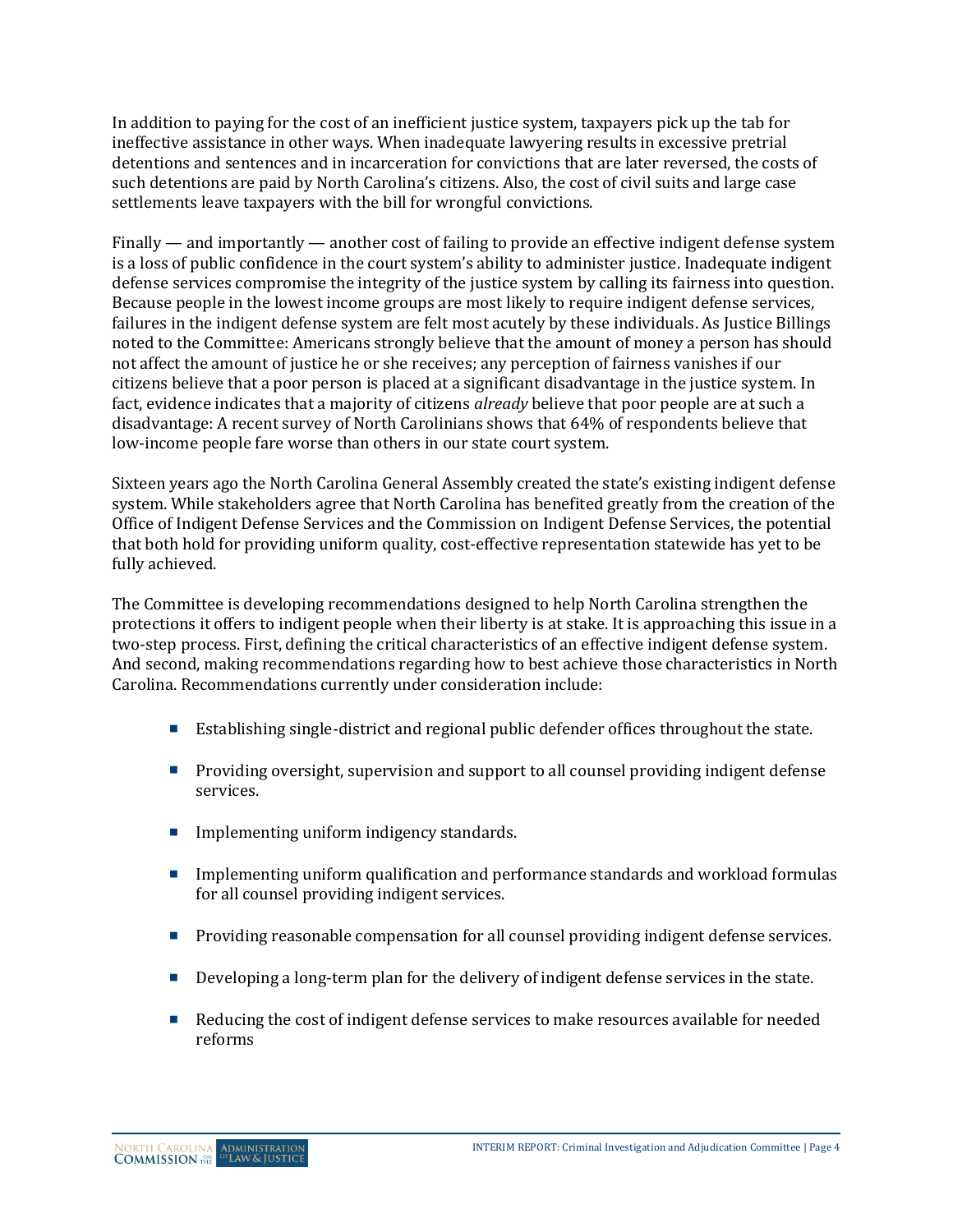#### $III$ PRETRIAL RELEASE

The Committee is examining pretrial release for several reasons. One is a concern that North Carolina may be routinely detaining individuals who present little or no pretrial release risk simply because of their inability to pay a money bond. Another concern is that wealthy but very dangerous defendants can simply buy their way out of detention, presenting an unacceptable risk to community safety. Other concerns revolve around the lack of evidence-based practices with respect to pretrial risk assessment and the opportunity for racial or other biases to improperly influence pretrial release decisions.

To begin to address these and other issues, the Committee is undertaking a jail study. Although statewide data exists with respect to jail populations and maximum jail capacities, no statewide data currently exists with respect to North Carolina's pretrial detainees. The Committee's study is examining the number of pretrial detainees in local jails, their race, their offense type, the number detained on secured bond, the average secured bond by offense type, and the average days of pretrial detention. Additionally, through the National Center for State Courts, the Commission has retained an expert to prepare a report providing:

- **EXECOMMENDERIFY RECOMMENDERIFY INCORDING THE EXECUTION CONTROVERY** Recommendations regarding how North Carolina can improve the way it measures pretrial risk. The Committee has noted that it is interested in any evidence-based recommendations in this respect. It further noted that it is particularly interested in exploring whether or not North Carolina should use a validated, evidence-based pretrial risk assessment tool that can be implemented by the magistrate, typically the first decision-maker in the pretrial release process. If the evidence suggests that such a tool would be beneficial, the Committee has asked that the report recommend a specific tool and identify the most effective implementation method (e.g. statutory, court rule, etc.). The Committee has further asked that the report identify existing statutes, court rules, local procedures, etc. that will need to be modified or repealed to implement the recommendations regarding assessing pretrial risk.
- Recommendations regarding how North Carolina can improve the way it manages pretrial risk. The Committee specified that although the report need not be limited to these issues, it is particularly interested in:
	- $\Box$  Whether or not North Carolina should adopt a procedure allowing for the preventative detention of defendants for whom pretrial release is inappropriate. If so, what the procedure should look like.
	- $\Box$  A statement of general principles with respect to release of persons other than those preventatively detained and recommendations regarding statutory language to that effect.
	- $\Box$  Whether or not North Carolina should provide clearer guidance to judicial officials to help them match appropriate pretrial conditions to an individualized assessment of pretrial risk. If so, how.
	- $\Box$  An evaluation of pretrial release conditions currently being used in North Carolina and identification of effective pretrial release conditions being used in other jurisdictions that should be considered here (e.g., court date reminders).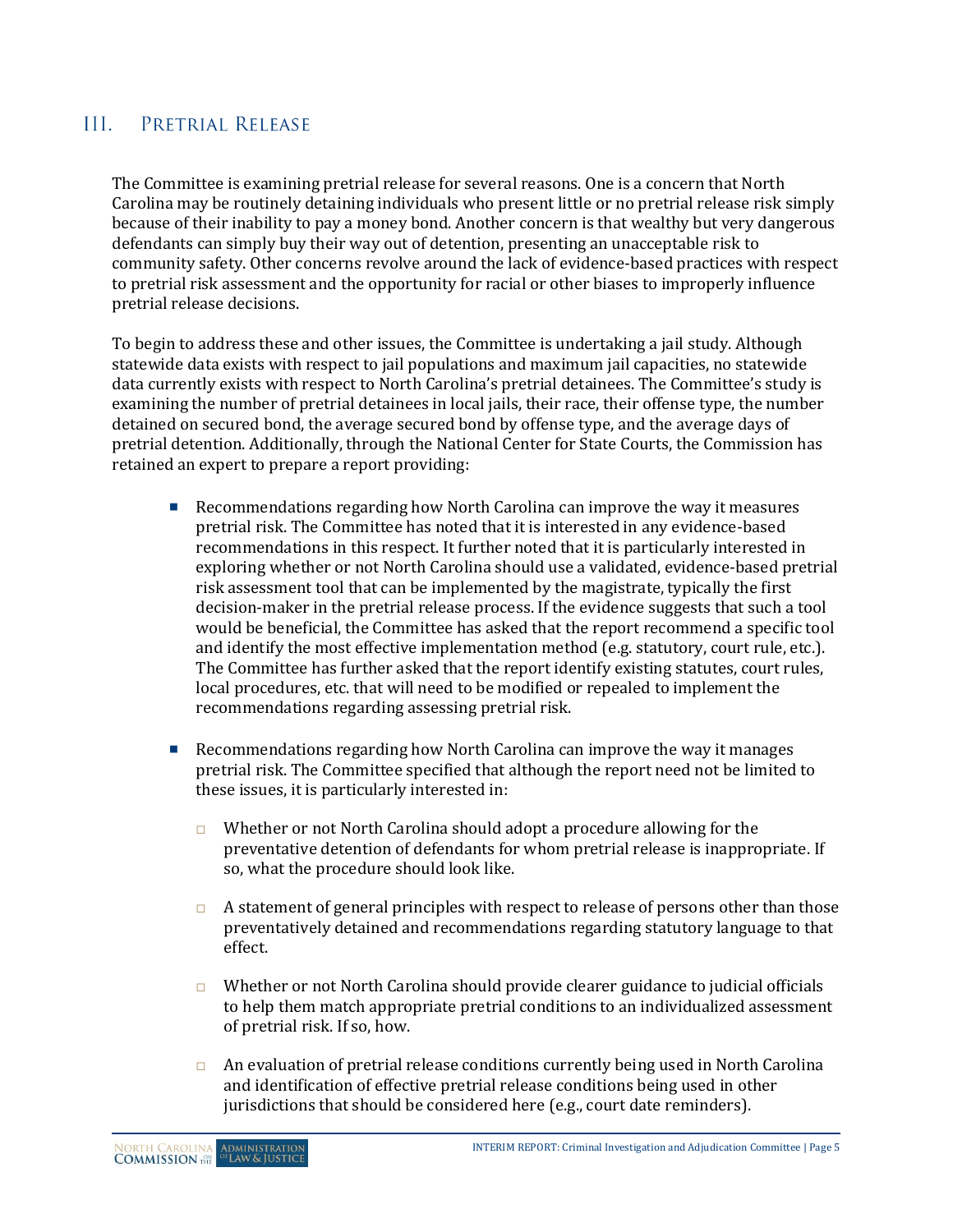Identification of statutes, court rules, local policies, etc., that would need to be adopted, modified or repealed to implement the recommendations.

Additionally, the Committee will receive information from interested stakeholders on the issues under consideration.

#### $IV.$ CRIMINAL CASE MANAGEMENT

Concerns about case delays and inefficient case processing have caused the Committee to focus on criminal case management. Through the National Center for State Courts, the Commission has retained an expert to meet with stakeholders and prepare a report for the Committee:

- Identifying indicators suggesting that North Carolina should undertake an effort to improve the management of criminal cases through better caseflow management.
- **Discussing the potential benefits for addressing criminal caseflow management** including cost savings, improvements in public trust and confidence, and improved user perception of and satisfaction with fairness of criminal proceedings.
- Reviewing the fundamental principles of criminal caseflow management and their application to the North Carolina courts.
- Identifying key components of effective criminal caseflow management that could be employed in North Carolina, such as differentiated case management, performance metrics, evaluation, and feedback.
- Setting forth a step-by-step plan to guide a statewide effort to improve criminal case management including major activities, key players, and a plan timeline.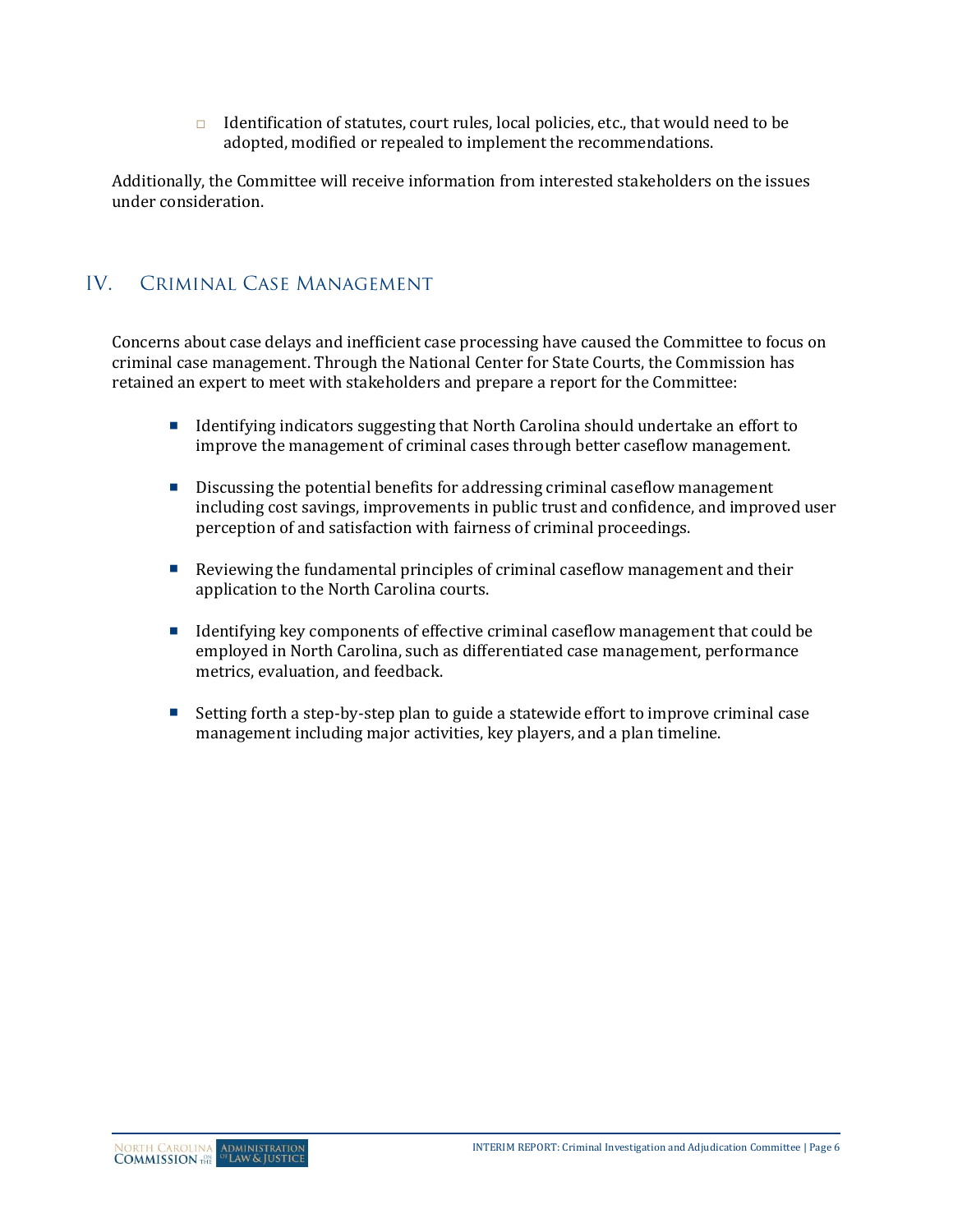# **Appendix A**

## Juvenile Reinvestment

| <b>Contents</b>                                                                          |  |
|------------------------------------------------------------------------------------------|--|
|                                                                                          |  |
|                                                                                          |  |
|                                                                                          |  |
| Most North Carolina Youthful Offenders Commit Misdemeanors & Non-Violent Felonies 6      |  |
|                                                                                          |  |
|                                                                                          |  |
|                                                                                          |  |
|                                                                                          |  |
|                                                                                          |  |
| Raising the Age is Consistent with Supreme Court Decisions Recognizing Juveniles' Lesser |  |
| Raising the Age Removes a Competitive Disadvantage NC Places on its Youth 14             |  |
|                                                                                          |  |
| North Carolina Department of Juvenile Justice Stands Ready to Implement                  |  |
| Every North Carolina Study Has Made the Same Recommendation: Raise the Age 16            |  |
|                                                                                          |  |

### <span id="page-6-0"></span>**Executive Summary**

North Carolina stands alone in its treatment of 16- and 17-year-olds ("youthful offenders") like adults for purposes of the criminal justice system. In 1919, North Carolina determined that juvenile court jurisdiction would extend only to those under 16 years old.[1](#page-6-1) A substantial body of evidence suggests that both youthful offenders and society benefit when persons under 18 years old are treated in the juvenile justice system rather than the criminal justice system. In response to this evidence, other states have raised the juvenile age. Notwithstanding recommendations from two legislatively-mandated studies of the issue, positive experiences in other states that have raised the age, and two cost-benefit studies showing that raising the age would benefit the state economically, North Carolina has yet to take action on this issue.

After careful review and with historic support of all stakeholders,<sup>[2](#page-6-2)</sup> the Committee recommends that North Carolina raise the age of juvenile court jurisdiction to include youthful offenders aged 16 and

 $\overline{a}$ 

<span id="page-6-1"></span><sup>&</sup>lt;sup>1</sup> In 1919, the Juvenile Court Statute was passed, providing statewide juvenile courts with jurisdiction over children under the age of 16. *BETTY GENE ALLEY & JOHN THOMAS WILSON, NORTH CAROLINA JUVENILE JUSTICE SYSTEM: A HISTORY, 1868-1993, at 4 (NC AOC 1994) [hereinafter NC JUVENILE JUSTICE: A HISTORY]. The intent of this legislation "was to provide a special children's court based upon a philosophy of treatment and protection that would be removed from the punitive approach of criminal courts." Id.*

<span id="page-6-2"></span>*<sup>2</sup> See infra page \_\_ for a listing of all stakeholders.*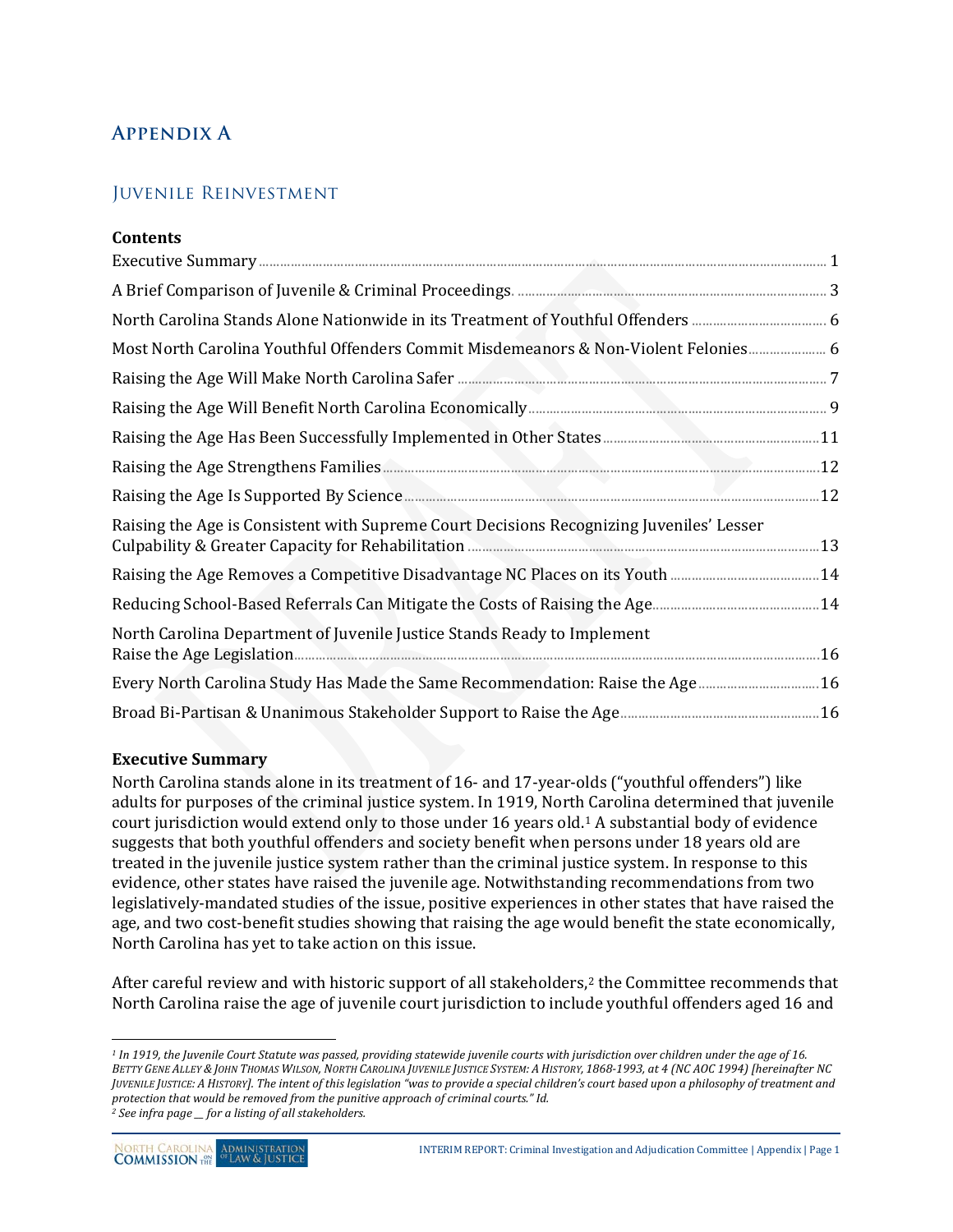17 years old for all crimes except Class A through E felonies and traffic offenses.[3](#page-7-0) This recommendation is contingent on:

- 1. Maintaining the existing procedure in G.S. 7B-2200 to transfer juveniles to adult criminal court,<sup>[4](#page-7-1)</sup> except that Class A-E felony charges against 16- and 17-year olds will be automatically transferred to superior court after a finding of probable cause or by indictment.[5](#page-7-2)
- 2. Amending G.S. 7B-3000(b) to provide that the juvenile court counselor must, upon request, disclose to a sworn North Carolina law enforcement officer information about a juvenile's record and prior law enforcement consultations with a juvenile court counselor about the juvenile, for the limited purpose of assisting the officer in exercising his or her discretion about how to handle an incident being investigated by the officer which could result in the filing of a complaint.<sup>[6](#page-7-3)</sup>
- 3. Requiring the Division of Juvenile Jus[ti](#page-7-4)ce to (a) track all consultations with law enforcement officers about a juvenile<sup>7</sup> and (b) provide more information to complainants and victims about dismissed, closed, and diverted complaints.[8](#page-7-5)

<span id="page-7-2"></span><sup>5</sup> Requiring that Class A-E felonies are automatically transferred to superior court is critical to the support of these recommendations by the *N.C. Conference of District Attorneys. Automatic transfer to superior court means that the district court judge has no discretion to retain Class A-E felony charges against 16- and 17-year olds in juvenile court. Providing for transfer by indictment meets the prosecutors' interest in being able to avoid requiring fragile victims to testify at a probable cause hearing within days of a violent crime.*

*The Committee contemplated a statutory exclusion for Class A-E felonies but adopted this approach primarily for two reasons.*  First, it simplifies detention decisions for law enforcement officers. Under this approach when a juvenile is arrested for any crime, there will *be no uncertainty with respect to custody: custody always will be with the Division of Juvenile Justice. To help implement this change, the Division of Juvenile Justice has committed to provide transportation to all juveniles from local jails to juvenile facilities (currently law enforcement is responsible for this transportation). Second, this procedure protects juveniles who are prosecuted in adult court but are found not guilty or their charges are reduced or dismissed, perhaps because of an error in charging. See State v. Collins, \_\_ N.C. App. \_\_, \_\_ S.E.2d \_\_ (Feb. 16, 2016) (with respect to three charges, the juvenile improperly was charged as an adult because of a mistake with respect to his age). <sup>6</sup> This recommendation is designed to ensure that law enforcement officers have sufficient information to exercise discretion when responding to incidents involving juveniles (e.g., whether to release a juvenile or pursue a complaint). Although G.S. 7B-3000(b) already allows the prosecutor to share information obtained from a juvenile's record with law enforcement officers, given the time sensitive nature of officers' field decisions, it is not practical to designate the prosecutor as the officer's source for this information. Because juvenile court counselors are available 24/7, on weekends and on holidays, have access to this information, and are the officer's first point of contact in the juvenile system, they are the best source of time sensitive information for officers.*

<span id="page-7-3"></span>*Consistent with the existing statutory provision that the prosecutor may not allow an officer to photocopy any part of the record, the Committee recommends that the counselor share this information orally only. To preserve confidentiality, if this information is included in a report or record created by the officer, such report or record must be designated and treated as confidential, in the same way that all law enforcement records pertaining to juveniles currently are so designated and treated.*

*<sup>7</sup> This recommendation is necessary to implement recommendation (2) above.* 

<span id="page-7-5"></span><span id="page-7-4"></span>*<sup>8</sup> In response to Committee discussions the Division of Juvenile Justice already has revised the Complainant/Victim Letter used for this purpose and presented the revision to the Committee for feedback.* 

 $\ddot{\phantom{a}}$ 

<span id="page-7-0"></span>*<sup>3</sup> Ensuring that Class A through E felonies charges against 16- and 17-year olds are tried in superior court is critical to the support of these recommendations by the N.C. Conference of District Attorneys.*

*Traffic offenses are excluded because of the resources involved with transferring the large volume of such crimes to juvenile court. This recommendation parallels those made by others who have examined the issue. See NORTH CAROLINA SENTENCING AND POLICY ADVISORY COMMISSION, REPORT ON STUDY OF YOUTHFUL OFFENDERS PURSUANT TO SESSION LAW 2006-248, SECTIONS 34.1 AND 34.2 (2007) (excluding traffic offenses from its recommendation to raise the age) [hereinafter 2007 SENTENCING COMMISSION REPORT]; YOUTH ACCOUNTABILITY PLANNING TASK FORCE, FINAL REPORT TO THE GENERAL ASSEMBLY OF NORTH CAROLINA (Jan., 2011) (same) [hereinafter YOUTH ACCOUNTABILITY TASK FORCE REPORT]. Consistent with prior recommendations, the Committee suggests that transferring youthful offenders who commit traffic offenses be examined at a later date. See 2007 SENTENCING COMMISSION REPORT, at 8 (so suggesting).* 

*While prior working groups have recommended staggered implementation for 16- and 17-year olds, the Committee recommends* 

<span id="page-7-1"></span>*implementing the change for both ages at once. 4 Under the existing provision, the court may transfer jurisdiction over a juvenile who is at least 13 years of age and is alleged to have committed a felony to superior court, where the juvenile will be tried as an adult. G.S. 7B-2200. A motion to transfer may be made by the prosecutor, the juvenile's attorney, or the court. Id. If the juvenile is alleged to have committed a Class A felony at age 13 or older, jurisdiction*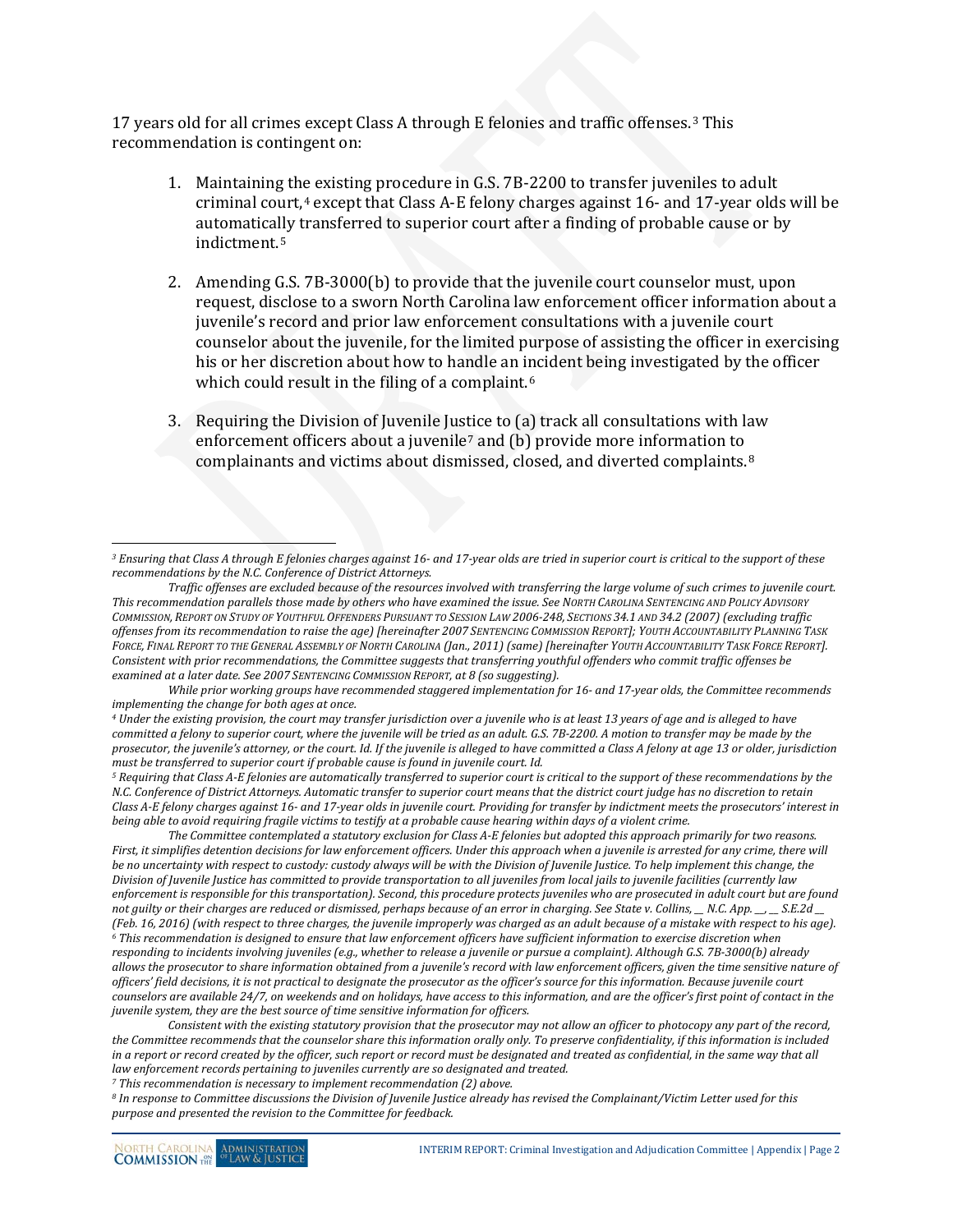- 4. Amending G.S. 7B-1704 to provide that the victim has a right to seek review by the prosecu[to](#page-8-1)r of a juvenile court counselor's decision not to approve the filing of a petition.9
- 5. Improving computer systems to give the prosecutor and the juvenile's att[orn](#page-8-2)ey electronic access to an individual's juvenile delinquency record statewide.10
- 6. Full funding to implement the recommended changes.<sup>[11](#page-8-3)</sup>

*This last contingency bears special emphasis: The stakeholders are unanimous in the view that full funding must be provided to implement these recommendations and that an unfunded or partially unfunded mandate to raise the age will be detrimental to the court system and community safety.*

To ameliorate implementation costs to the juvenile justice system associated with raise the age legislation, the Committee recommends that North Carolina expand state-wide existing programs to reduce school-based referrals to the juvenile justice system.[12](#page-8-4)

Finally the Committee recommends requiring regular juvenile justice training for sworn law enforcement officers and forming a limited term standing committee of juvenile justice stakeholders to review impl[em](#page-8-5)entation of these recommendations and make additional recommendations if needed.13

### <span id="page-8-0"></span>**A Brief Comparison of Juvenile & Criminal Proceedings**

When there is probable cause that a North Carolina youthful offender has committed a crime, that person is charged like any adult. If not released before tria[l, t](#page-8-6)he youthful offender is detained in the local jail and at risk of being victimized by sexual violence.<sup>14</sup> The youthful offender is tried in adult criminal court and if found guilty, is convicted of a crime. Although a minor's parent or guardian

<span id="page-8-1"></span> $\ddot{\phantom{a}}$ *<sup>9</sup> G.S. 7B-1704 currently provides this right only to the complainant. To implement this recommendation, conforming changes would need to be made to G.S. 7B-1705 (prosecutor's review of counselor's determination).*

<span id="page-8-2"></span>*<sup>10</sup> G.S. 7B-3000(b) already provides that the prosecutor and the juvenile's attorney may examine the juvenile's record and obtain copies of written parts of the juvenile record without a court order. Section 12 of the Rules of Recordkeeping defines that record as the case file (the file folder containing all paper documents) and the electronic data. Currently the electronic data is maintained in the JWise computer system, an electronic index of the juvenile record. Without access to this computer system, prosecutors encounter logistical hurdles to accessing the juvenile record to inform decisions regarding charging, plea negotiations, etc. Allowing prosecutors access to the relevant computer system removes these impediments. The prosecutor's access to computer system information should be limited to juvenile delinquency information and may not include other protected information contained in that system, such as that pertaining to abuse neglect and dependency or termination of parental rights. Additionally, the JWise system currently allows only for county-by-county searches; it does not allow for a statewide search. Given the mobility of North Carolina's citizens, there is a need for statewide searches. To allow for meaningful access to a juvenile's delinquency record, the computer system must be improved to allow for statewide searching.* 

*To ensure parity of access, if the prosecutor is given access to the juvenile record in the relevant computer system, the same access must be given to the juvenile's attorney. As with prosecutors, 7B-3000 already allows the attorney to have access to the record without a court order; but as with the prosecutor, lack of access to the computer system makes this logistically impossible.*

*Existing law prohibiting photocopying any part of the juvenile record, G.S. 7B-3000(c), would be maintained and apply to computer system records.*

<span id="page-8-3"></span>*<sup>11</sup> Two separate studies have examined the costs of raise the age legislation. See infra pages \_\_ - \_\_ (discussing studies).*

*<sup>12</sup> See infra pages \_\_ - \_\_ (discussing such programs).*

<span id="page-8-5"></span><span id="page-8-4"></span>*<sup>13</sup> The Standing Committee should include, among others: a district court judge; a superior court judge; a prosecutor who handles juvenile matters; a victims' advocate; and representatives from the law enforcement community, the Division of Juvenile Justice, and the Office of the Juvenile Defender.*

<span id="page-8-6"></span><sup>&</sup>lt;sup>14</sup> *A report for the John Locke Foundation supporting raising the juvenile age notes: "one national survey of jails found that in one year, minors were the victims of inmate-on-inmate sexual violence 21 percent of the time, even though they only made up less than one percent of jail inmates." MARK LEVIN & JEANETTE MOLL, JOHN LOCKE FOUNDATION, IMPROVING JUVENILE JUSTICE: FINDING MORE EFFECTIVE OPTIONS FOR NORTH CAROLINA'S YOUNG OFFENDERS 5 (2013) [hereinafter JOHN LOCKE FOUNDATION REPORT], [http://www.johnlocke.org/acrobat/spotlights/YoungOffendersRevised.pdf.](http://www.johnlocke.org/acrobat/spotlights/YoungOffendersRevised.pdf)*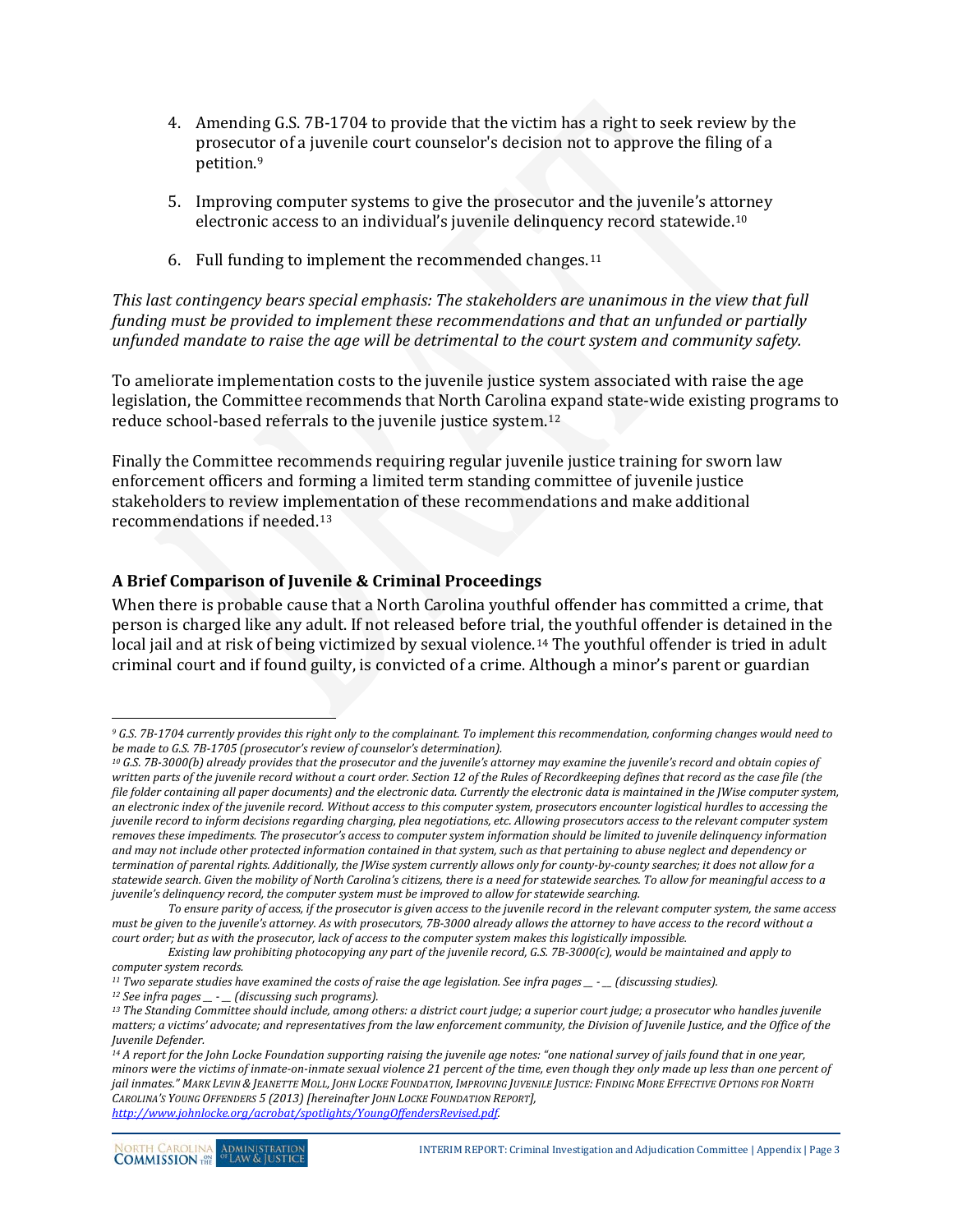must be informed when the child is charged or taken into custody,[15](#page-9-0) the criminal case proceeds without any additional requirement of notice to the parent or parental involvement. If convicted and sentenced to prison, the youthful offender serves the sentence in an adult prison facility.[16](#page-9-1) In prison, youthful offenders are significantly more likely than other inmates to be victimized by physical violence.[17](#page-9-2) The criminal proceeding and all records, including the record of arrest and conviction, are available to the public, even if the youthful offender is found not guilty. All collateral consequences that apply to adult defendants apply to youthful offenders. These consequences include, among other things, ineligibility [fo](#page-9-3)r employment, professional licensure, public education, college financial aid, and public housing.18

**Fig. 1.** Current age of legal jurisdiction.



By contrast, when a person under 16 years old is believed to have committed acts that would constitute a crime if committed by an adult, a complaint is filed in the juvenile justice system alleging the juvenile to be delinquent.[19](#page-9-4) A juvenile court counselor conducts a preliminary review of the complaint to determine, in part, whether it states facts that constitute a delinquent offense; $2^0$ essentially this determination looks at whether the elements of a crime have been alleged. If the juvenile court has no jurisdiction over the matter or if the complaint is frivolous, the juvenile court counselor must refuse to file the complaint as a petition.[21](#page-9-6) Once the juvenile court counselor determines that the complaint is legally sufficient, he or she decides whether it should be filed as a petition, diverted, or resolved without further action.<sup>[22](#page-9-7)</sup> This evaluation can involve interviews with the complainant and victim and the juvenile and his or her parents.[23](#page-9-8) "Non-divertable" offenses, however, are not subject to this inquiry; the juvenile court counselor must appr[ov](#page-9-9)e as a petition a complaint alleging a non-divertable offense once legal sufficiency is established.24 Non-divertable offenses include murder, rape, sexual offense, and other serious offenses designated by the statute.[25](#page-9-10) For all other offenses, the case may be diverted with the stipulation that the juvenile and his or her family comply with requirements agreed upon in a diversion plan or contract, such as participation in mediation, counseling, or teen court.[26](#page-9-11) The diversion plan or contract can be in effect for up to six months, during which time the court counselor conducts periodic reviews to

<span id="page-9-9"></span>*<sup>24</sup> G.S. 7B-1701.*

 $\ddot{\phantom{a}}$ *<sup>15</sup> G.S. 15A-505(a).*

<span id="page-9-1"></span><span id="page-9-0"></span><sup>&</sup>lt;sup>16</sup> Male youthful offenders are incarcerated at the Foothills Correctional Institution, an 858-capacity facility for males aged 18-25 years old. *See N.C. Dep't Pub. Safety, Foothills Correctional Institution, N.C. DPS[, https://www.ncdps.gov/Adult-Corrections/Prisons/Prison-](https://www.ncdps.gov/Adult-Corrections/Prisons/Prison-Facilities/Foothills-Correctional-Institution)[Facilities/Foothills-Correctional-Institution](https://www.ncdps.gov/Adult-Corrections/Prisons/Prison-Facilities/Foothills-Correctional-Institution) (last modified Mar. 19, 2013). Female youthful offenders serve their sentences at the N.C. Correctional Institution for Women, a facility housing the largest inmate population in the state and female inmates of all ages and all custody and control statuses, including death row, maximum, close, medium, minimum and safekeepers. See N.C. Dep't Pub. Safety, NC Correctional Institution for Women, N.C. DPS, [https://www.ncdps.gov/Adult-Corrections/Prisons/Prison-Facilities/NC-Correctional-](https://www.ncdps.gov/Adult-Corrections/Prisons/Prison-Facilities/NC-Correctional-Institution-for-Women)*

<span id="page-9-2"></span>*Institution-for-Women [\(](https://www.ncdps.gov/Adult-Corrections/Prisons/Prison-Facilities/NC-Correctional-Institution-for-Women)last modified Aug. 6, 2015). 17 With respect to physical violence, a report for the John Locke Foundation supporting raising the juvenile age notes: "Research has found minors are 50 percent more likely to be physically attacked by a fellow inmate with a weapon of some sort, and twice as likely to be assaulted by staff." JOHN LOCKE FOUNDATION REPORT, supra note \_\_, at 5. As to suicide, that same report notes: "the limited evidence available suggests the risk of suicide may be higher for youths placed in adult prisons." Id.*

<span id="page-9-3"></span>*<sup>18</sup> For a complete catalogue of collateral consequences, see the UNC School of Government's Collateral Consequences Assessment Tool, a*  searchable database of the North Carolina collateral consequences of a criminal conviction, available online at http://ccat.sog.unc.edu/.<br><sup>19</sup> For the procedures for intake, diversion, and juvenile petitions, see G.S. Ch.

<span id="page-9-5"></span><span id="page-9-4"></span>*<sup>20</sup> G.S. 7B-1701. <sup>21</sup> Id.*

<span id="page-9-7"></span><span id="page-9-6"></span>*<sup>22</sup> G.S. 7B-1702.*

<span id="page-9-8"></span>*<sup>23</sup> Id.*

<span id="page-9-10"></span>*<sup>25</sup> Id.*

<span id="page-9-11"></span>*<sup>26</sup> G.S. 7B-1706.*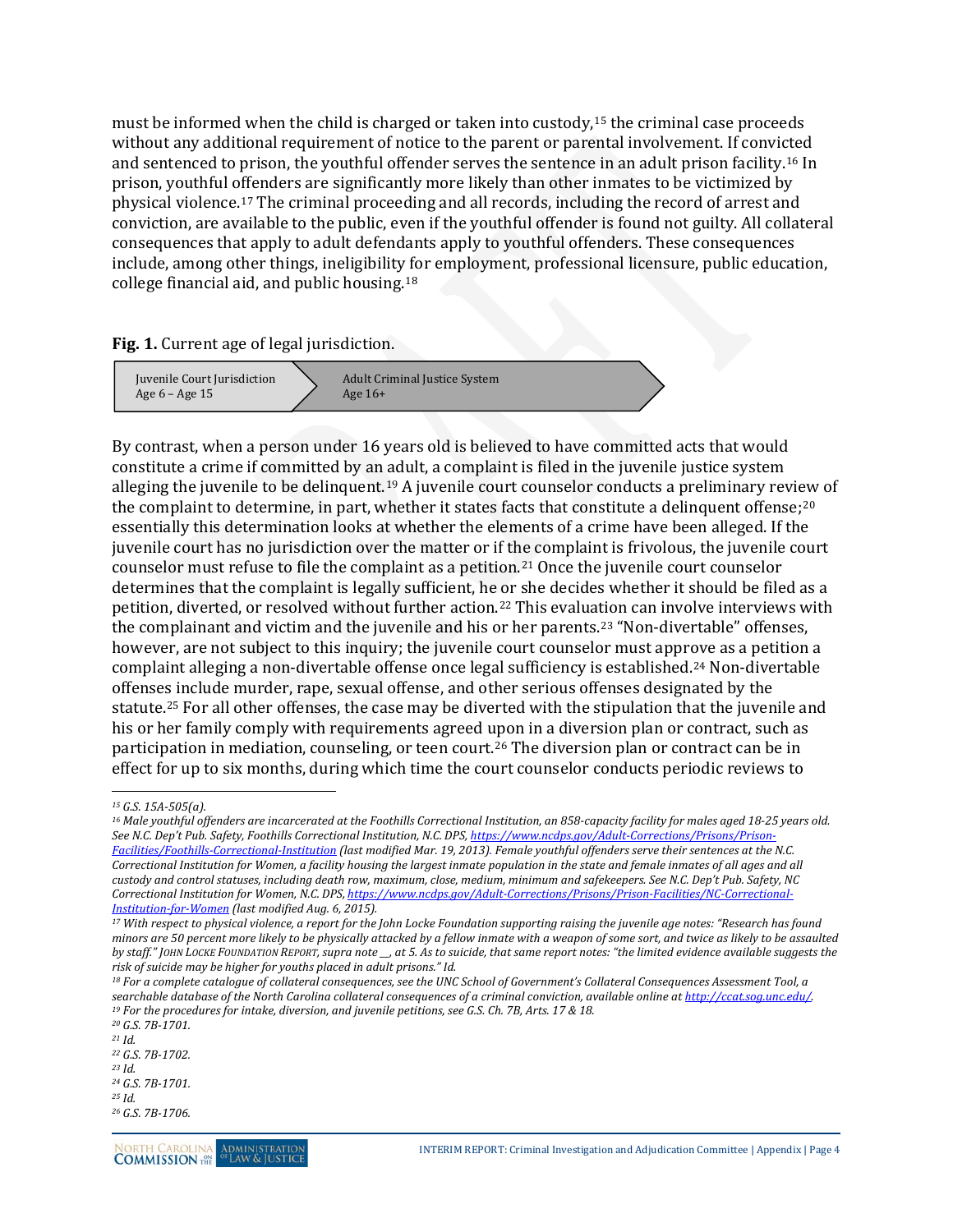ensure compliance by the juvenile and the juvenile's parent, guardian, or custodian.[27](#page-10-0) If diversion is unsuccessful, the complaint may be filed a[s a](#page-10-2) petition.[28](#page-10-1) If successful, the juvenile court counselor may close the case at an appropriate time.29 The Division of Adult Correction and Juvenile Justice reports that for calendar years 2008-2011, 21% of complaints were diverted and 18% were closed at intake.[30](#page-10-3) 76% of those diverted did not acquire new juvenile complaints within two years.[31](#page-10-4) If the counselor approves a complaint as a petition, the case is calendared for juvenile court. If the counselor declines t[o s](#page-10-5)o approve a complaint, the complainant can request that the prosecutor review that decision.32 In certain circumstances, such as where the juvenile presents a dan[ge](#page-10-6)r to the community, a district court judge may order that the juvenile be taken into secure custody.33

For cases that go to court, the child's parent, guardia[n,](#page-10-7) or custodian is made a party to the proceeding and is required to attend court hearings.34 If the child is adjudicated delinquent, a dispositional hearing is held after which the judge enters a disposition that provides "appropriate consequences, treatment, training, and rehabilitation to assist the juvenile toward becoming a nonoffending, responsible, and productive member of the community."[35](#page-10-8) Interventions that can be imposed on delinquent youth array on a continuum. Lower le[vel](#page-10-9) sanctions include things like restitution, community service, and supervised day programs. <sup>36</sup> Intermediate sanctions include things like placement in a residential treatment facility and house arrest.[37](#page-10-10) In certain circumstances, the judge's dispositional order may require the child to be committed into State custody, in which case the [chi](#page-10-11)ld will be held in a youth development center (YDC), housing only those adjudicated as juveniles.38 Upon commitment to and placement in a YDC, the juvenile undergoes a "screening and assessment of developmental, educati[on](#page-10-12)al, medical, neurocognitive, mental health, psychosocial and relationship strengths and needs."39 This and other information is used to develop an individualized service plan "outlining commitment services, including plans [fo](#page-10-13)r education, mental health services, medical services and treatment programming [as](#page-10-14) indicated."40 A service planning team meets at least monthly to monitor the juvenile's progress.<sup>41</sup> In contrast to the adult prison setting and because YDCs deal exclusively with juvenile populations, all of their programming is age- and developmentally-appropriate for juveniles. Because of the focus on rehabilitation, and in contrast to a judge's authority in the criminal system, the juvenile dispositional order can require action by the child's parent, guardian, or custodian, such as atte[nd](#page-10-16)ing parental responsibility classes,[42](#page-10-15) or participation in the child's psychological treatment.43 Because the juvenile record is confidential and not part of the public record,<sup>[44](#page-10-17)</sup> barriers to employment, education, college financial

- <span id="page-10-5"></span><span id="page-10-4"></span><span id="page-10-3"></span><span id="page-10-2"></span><span id="page-10-1"></span>*<sup>30</sup> N.C. DEP'T PUB. SAFETY, DIVISION OF JUVENILE JUSTICE, JUVENILE DIVERSION IN NORTH CAROLINA 7 (2013). 31 Id. at 2.*
- *<sup>32</sup> G.S. 7B-1704.*
- <span id="page-10-6"></span>*<sup>33</sup> G.S. 7B-1903.*
- <span id="page-10-7"></span>*<sup>34</sup> G.S. 7B-2700.*
- <span id="page-10-8"></span>*<sup>35</sup> G.S. 7B-2500.*

<span id="page-10-10"></span>*<sup>37</sup> Id. <sup>38</sup> Id.; see also G.S. 7B-2506(24).*

 $\overline{a}$ *<sup>27</sup> Id.*

<span id="page-10-0"></span>*<sup>28</sup> Id.*

*<sup>29</sup> Id.*

<span id="page-10-9"></span>*<sup>36</sup> Juvenile Justice Disposition Chart and Dispositional Alternatives (Dec. 2015) (a copy of this document was provided by the Division of Adult Correction and Juvenile Justice, Subcommittee on Juvenile Age Meeting Feb. 18, 2016).*

<span id="page-10-12"></span><span id="page-10-11"></span>*<sup>39</sup> N.C. Dep't Pub. Safety, Youth Development Centers, N.C. DPS[, https://www.ncdps.gov/Juvenile-Justice/Juvenile-Facility-Operations/Youth-](https://www.ncdps.gov/Juvenile-Justice/Juvenile-Facility-Operations/Youth-Development-Centers)Development-Centers [\(](https://www.ncdps.gov/Juvenile-Justice/Juvenile-Facility-Operations/Youth-Development-Centers)last visited Mar. 21, 2016). 40 Id.*

<span id="page-10-13"></span>

<span id="page-10-15"></span><span id="page-10-14"></span>*<sup>41</sup> Id.*

*<sup>42</sup> G.S. 7B-2701.*

<span id="page-10-16"></span>*<sup>43</sup> G.S. 7B-2702.*

<span id="page-10-17"></span>*<sup>44</sup> G.S. 7B-3000. In certain circumstances, however, information in juvenile court records later may be revealed to the prosecutor, probation officer, magistrate, law enforcement, and the court. Id.*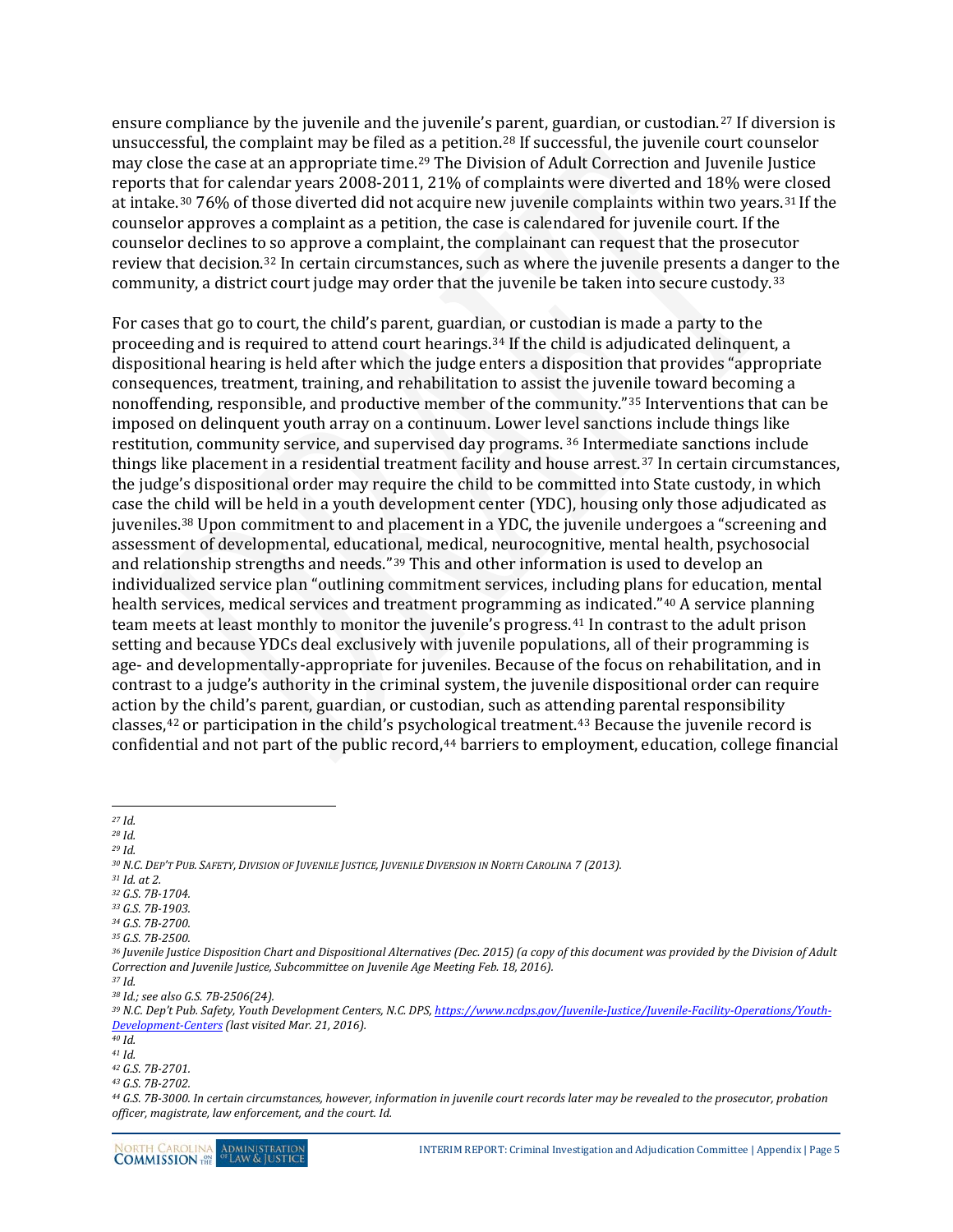aid, and other collateral consequences associated with a criminal conviction do not attach to the same extent.

#### <span id="page-11-0"></span>**North Carolina Stands Alone Nationwide in its Treatment of Youthful Offenders**

Forty-one states plus the District of Columbia set the age of criminal responsibility at age 18.[45](#page-11-2) In these jurisdictions, 16- and 17-year olds are tried in the juvenile justice system, not the adult system. Seven states set the age of criminal responsibility at age 17.[46](#page-11-3) This leaves North Carolina and one other state — New [Yo](#page-11-4)rk — as the only jurisdictions that prosecute both 16- and 17-year olds in adult criminal court.47 New York's procedure, however, is much more flexible than North Carolina's in that it has a reverse waiver provision allowing a youthful offender to p[eti](#page-11-7)tion the court to be tried as a juvenile.<sup>[48](#page-11-5)</sup> While other states have moved<sup>[49](#page-11-6)</sup> — and continue to move<sup>50</sup> — to increase juvenile age, North Carolina has not followed suit.

#### <span id="page-11-1"></span>**Most North Carolina Youthful Offenders Commit Misdemeanors & Non-Violent Felonies**

Consistent with data from other states, stable data shows that only a small number of North Carolina's 16- and 17-year-olds are convicted of violent felonies.[51](#page-11-8) Of the 5,689 16-and 17-year olds co[nv](#page-11-10)icted in 2014,[52](#page-11-9) only 187 — 3.3% of the total — were convicted of violent felonies (Class A-E).53 The vast majority of these youthful offenders — 80.4% — were convicted of misdemeanors.[54](#page-11-11) The remaining 16.3% were convicted of non-violent felonies.<sup>[55](#page-11-12)</sup>

The fact that such a small percentage of youthful offenders commit violent felonies caused Newt Gingrich to argue, in support of raising the age in New York, that "[i]t is commonsense to design the system aroun[d w](#page-11-13)hat is appropriate for the majority, while providing exceptions for the most serious cases."56 Likewise, a report on raising the age prepared by the John Locke Foundation notes, "[w]hile there are a small number of very serious juvenile offenders who should be tried as adults due to the nature of their crimes, in the aggregate, the limited available evidence … suggests that placing all 16 year-olds in the adult criminal justice system is not the most effec[tiv](#page-11-14)e strategy for deterring crime or successfully rehabilitating and protecting these youngsters."57 Consistent with

*[http://www.nola.com/politics/index.ssf/2016/04/raise\\_the\\_age\\_juvenile.html](http://www.nola.com/politics/index.ssf/2016/04/raise_the_age_juvenile.html) (advocating for pending bill in Louisiana). <sup>47</sup> Jurisdictional Boundaries, supra n. \_\_.*

<span id="page-11-5"></span><span id="page-11-4"></span>*<sup>48</sup> Id.*

<span id="page-11-7"></span>*<sup>50</sup> See supra n. \_\_.*

<span id="page-11-10"></span>*<sup>53</sup> Id.*

<span id="page-11-12"></span><span id="page-11-11"></span>*<sup>54</sup> Id. <sup>55</sup> Id.*

<span id="page-11-14"></span>

<span id="page-11-2"></span> $\ddot{\phantom{a}}$ *<sup>45</sup> Juvenile Justice Geography, Policy, Practice & Statistics, Jurisdictional Boundaries, JJGPS, <http://www.jjgps.org/jurisdictional-boundaries> (last visited Mar. 21, 2016) [hereinafter Jurisdictional Boundaries].* 

<span id="page-11-3"></span>*<sup>46</sup> Id. (these states include: Georgia, Louisiana, Michigan, Missouri, South Carolina, Texas and Wisconsin). Raise the age proposals are under consideration in some of these states See Erik Eckholm, States Move Toward Treating 17-Year-Old-Offenders as Juveniles, Not Adults, NEW YORK TIMES, May 13, 2016[, http://www.nytimes.com/2016/05/14/us/states-move-to-treat-17-year-old-offenders-as-juveniles.html](http://www.nytimes.com/2016/05/14/us/states-move-to-treat-17-year-old-offenders-as-juveniles.html) (reporting that Louisiana and South Carolina are considering legislation to raise the age to 18); Newt Gingrich & Pat Nolan, Missouri, Raise the Age, ST. LOUIS POST-DISPATCH, Apr. 27, 2016[, http://www.stltoday.com/news/opinion/missouri-raise-the-age/article\\_ade5dad7-12aa-](http://www.stltoday.com/news/opinion/missouri-raise-the-age/article_ade5dad7-12aa-54b4-b180-97d3977edfc1.html)[54b4-b180-97d3977edfc1.html](http://www.stltoday.com/news/opinion/missouri-raise-the-age/article_ade5dad7-12aa-54b4-b180-97d3977edfc1.html) (noting that Missouri legislature is working on raise the age bill); Editorial Board, Louisiana Should Raise the Age to 18 for Prosecution as an Adult, THE TIMES-PICAYUNE (New Orleans), Apr. 27, 2016,* 

<span id="page-11-6"></span>*<sup>49</sup> Id. (providing a color coded map showing the upper age of juvenile jurisdiction in U.S. states from 1997 to 2014).*

<span id="page-11-9"></span><span id="page-11-8"></span>*<sup>51</sup> Convictions by Offense Type and Class for Offenders Age 16 and 17 FY 2004/05 – FY 2013/14 (chart indicating that convictions for Class A-E felonies never exceeded 4% of total convictions for this age group over ten-year period; a copy of this document was provided to the Committee Reporter by Michelle Hall, Executive Director of the North Carolina Sentencing and Policy Advisory Commission, Mar. 24, 2016). <sup>52</sup> MICHELLE HALL, NORTH CAROLINA SENTENCING AND POLICY ADVISORY COMMISSION, COMPARATIVE STATISTICAL PROFILE OF YOUNG OFFENDERS IN NORTH CAROLINA 6 (Presented to the NCCALJ Criminal Investigation and Adjudication Committee, Dec. 11, 2015) [hereinafter COMPARATIVE STATISTICAL PROFILE].*

<span id="page-11-13"></span>*<sup>56</sup> Newt Gingrich, Treating Kids As Kids to Help Curb Crime, N.Y. POST, Mar. 20, 2015[, http://nypost.com/2015/03/20/treating-kids-as-kids](http://nypost.com/2015/03/20/treating-kids-as-kids-to-help-curb-crime/)to-help-curb-crime/ [\[](http://nypost.com/2015/03/20/treating-kids-as-kids-to-help-curb-crime/)hereinafter Gingrich]. 57 JOHN LOCKE FOUNDATION REPORT, supra note \_\_, at 2.*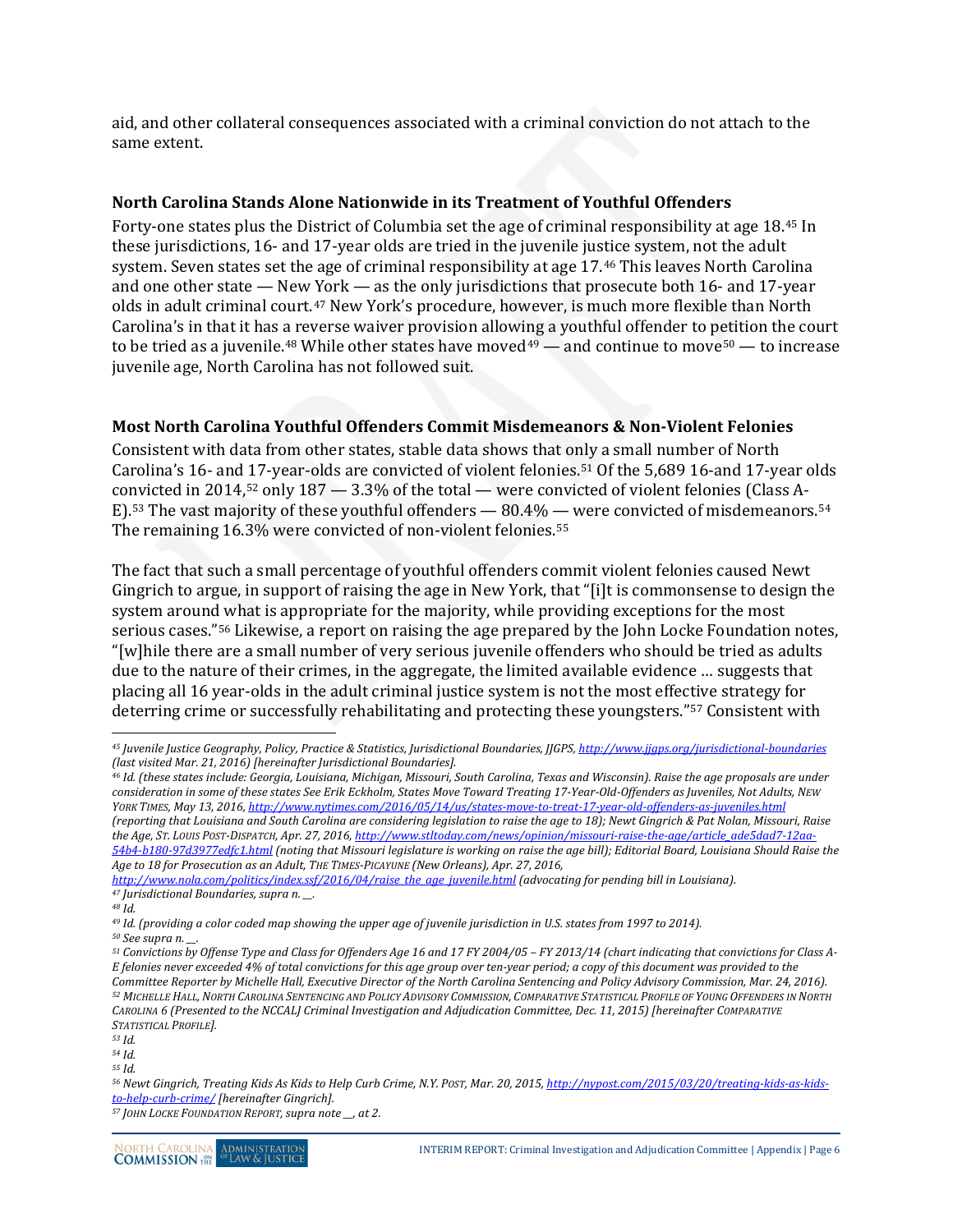these arguments, the Committee recommends a policy that is appropriate for the majority of youthful offenders, with two safeguards for ensuring community safety with respect to the minority of youthful offenders who commit violent crimes: (1) requiring that youthful offenders charged with Class A through E felonies be tried in adult criminal court and (2) maintaining the existing procedure that allows other cases to be transferred to adult court when appropriate.[58](#page-12-1)

#### <span id="page-12-0"></span>**Raising the Age Will Make North Carolina Safer**

As noted in the John Locke Foundation report supporting raising the juvenile age in North Carolina, "[r]esearch consistently shows that rehabilitation of juveniles is more effectivel[y o](#page-12-2)btained in juvenile justice systems and juvenile facilities, as measured by recidivism rates."59 Recidivism refers to an individual's relapse into criminal behavior, after having experienced intervention for a previous crime,[60](#page-12-3) such as a conviction and prison sentence. Lower rates of recidivism means less crime and safer communities. Both North Carolina and national data suggest that prosecuting youthful offenders as adults results in higher rates of recidivism than when youthful offenders are treated in the juvenile system. Thus, raising the age is likely to result in lower recidivism, less crime, and increased safety.

North Carolina data shows a significant 7.5% decrease in recidivism when teens are adjudicated in the juvenile versus the adult system.<sup>[61](#page-12-4)</sup> Experts suggest that youthful offenders have a higher recidivism rate when prosecuted in the adult criminal system because, unlike the juvenile system, the criminal system lacks the ability to implement the most targeted, juvenile-specific, effective interventions for rehabilitation within a framework of parental and community involvement to include mental health, education, and social services participation in the continuum of care.<sup>[62](#page-12-5)</sup> North Carolina data also shows that when youthful offenders are prosecut[ed](#page-12-6) in the adult system, they recidivate at a rate that is 12.6% higher than the overall population.63 Also, individuals with deeper involvement in the criminal justice system generally recidivate at higher rates than those with less involvement (for example, a sentence of probation versus one of imprisonment).<sup>[64](#page-12-7)</sup> Contrary to the conventional rule, in North Carolina youthful offenders who receive probation recidivate at a higher rate than defendants who are released after a prison sentence.[65](#page-12-8) These last two data points indicate that North Carolina's treatment of youthful offenders is inconsistent with reducing crime and promoting community safety. Overall, North Carolina data is consistent with data nationwide: recidivism rates are higher when juveniles are prosecuted in adult criminal court.[66](#page-12-9)

 $\ddot{\phantom{a}}$ 

<span id="page-12-5"></span>*<sup>62</sup> Comments of William Lassiter, Committee Meeting Dec. 11, 2015.*

<span id="page-12-1"></span>*<sup>58</sup> See supra pages \_\_-\_\_ (specifying these recommendations); see generally JOHN LOCKE FOUNDATION REPORT, supra note \_\_, at 2 (arguing: "As*  long as there are mechanisms in place which permit juvenile offenders whose crimes are individually deemed serious enough to be tried as *adults, considerations of public safety and the wellbeing of state wards suggest North Carolina should seriously look at joining nearly all other states in making the juvenile justice system the default destination for 16 year-olds.").*

<span id="page-12-2"></span>*<sup>59</sup> JOHN LOCKE FOUNDATION REPORT, supra note \_\_, at 3.*

<span id="page-12-3"></span>*<sup>60</sup> National Institute of Justice, Recidivism, NIJ[, http://www.nij.gov/topics/corrections/recidivism/pages/welcome.aspx](http://www.nij.gov/topics/corrections/recidivism/pages/welcome.aspx) (last modified June 17, 2014).* 

<span id="page-12-4"></span>*<sup>61</sup> COMPARATIVE STATISTICAL PROFILE, supra note \_\_, at Tables 9 and 11 (showing a two-year recidivism rate for 16-17 year old probationers to be 49.3% and a two-year recidivism rate for 15-year–olds to be 41.8%).*

<span id="page-12-6"></span>*<sup>63</sup> COMPARATIVE STATISTICAL PROFILE, supra note \_\_, at Table 9 (while the overall probation entry population recidivates at a rate of 36.7%, 16 and 17-year-olds recidivate at the much higher rate of 49.3%).*

<span id="page-12-7"></span>*<sup>64</sup> NORTH CAROLINA SENTENCING AND POLICY ADVISORY COMMISSION, CORRECTIONAL PROGRAM EVALUATION: OFFENDERS PLACED ON PROBATION OR RELEASED FROM PRISON IN FISCAL YEAR 2010/11, at iii, Figure 2 (2014) (showing that two-year recidivism rate as measured by rearrests was 36.8% for probationers while the rate for persons released from prison was 48.6%).*

<span id="page-12-8"></span>*<sup>65</sup> COMPARATIVE STATISTICAL PROFILE, supra note \_\_, at Table 9 (showing that while recidivism for overall prison releases is 48.6%, recidivism rates for youthful offenders sentenced to probation is 49.3%).*

<span id="page-12-9"></span>*<sup>66</sup> As noted by Newt Gingrich when arguing in favor of raise the age legislation in New York:*

*Research shows that prosecuting youths as adults increases the chances that they will commit more serious crimes. A Columbia University study compared minors arrested in New Jersey (where the age of adulthood is 18) with those in New York. New York teens were more likely to be rearrested than those processed in New Jersey's juvenile court for*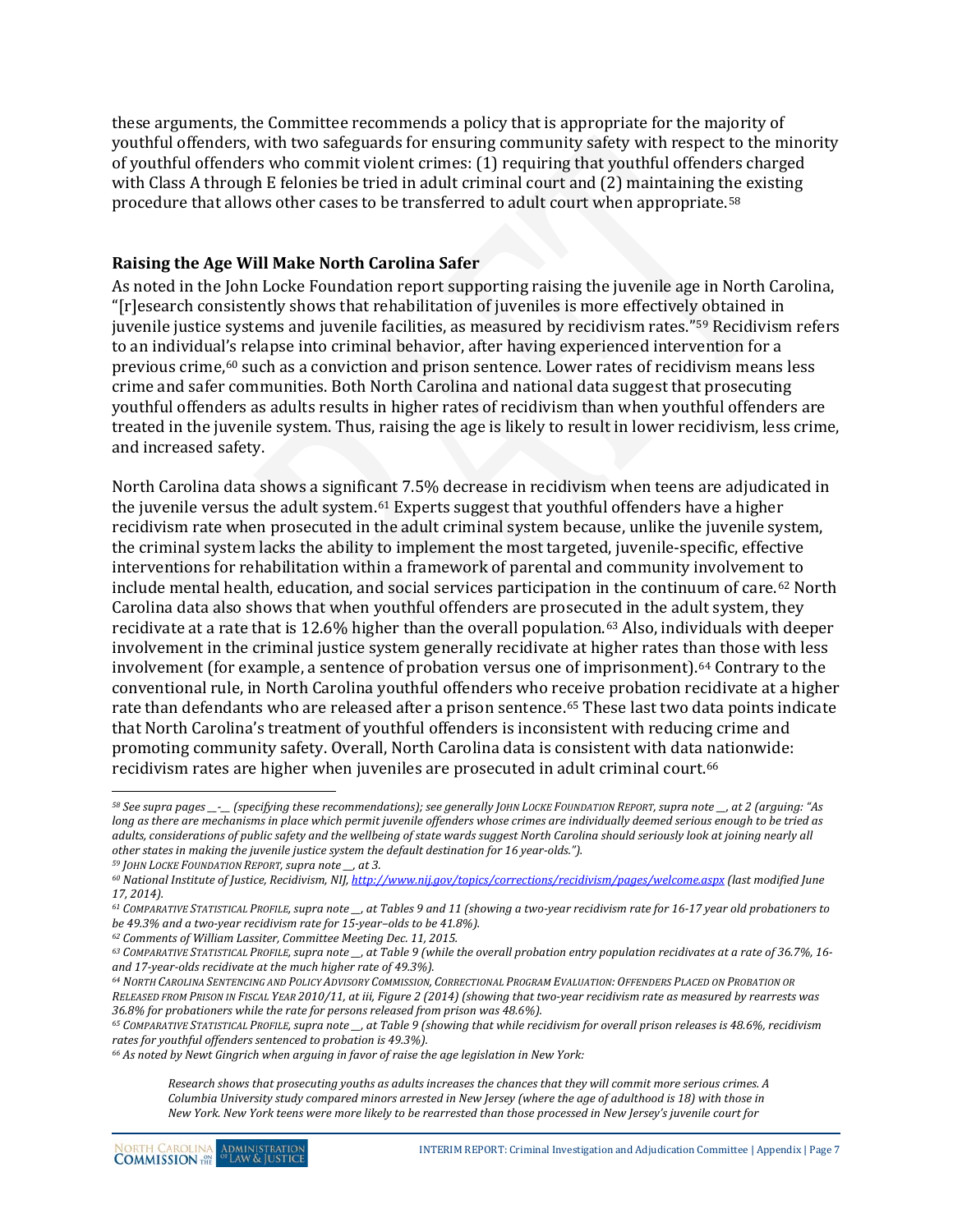Additionally, evidence shows that youth receive more supervision in the juvenile system than the adult system. Because they typically present in [th](#page-13-0)e adult system with low-level offenses, charges against youthful offenders often are dismissed.67 Even when youthful offenders are con[vic](#page-13-2)ted, because they typically have little or no prior criminal record,<sup>[68](#page-13-1)</sup> sentences are often light.<sup>69</sup> As Newt Gingrich observed when supporting raise the age legislation in New York, "because most minors are charged with low-level offenses, the adult system often imposes no punishment whatsoever, teaching a dangerous lesson: You won't be held accountable for breaking the law."[70](#page-13-3)

Some assert that prosecuting youthful offenders in criminal court has an important deterrent effect. However, as noted in a John Locke Foundation report supporting raising the age i[n N](#page-13-4)orth Carolina, studies show that prosecuting juveniles in adult court does not in fact deter crime.71 That report continues:

The studies all show that, perhaps due to minors' lack of maturity or less-thandeveloped frontal cortex, which controls reasoning, legislative efforts to inflict criminal court jurisdiction and punishments upon minors have not deterred crime. Even more than adult offenders, the very problem with juvenile offenders is that too often they do not think carefully before committing their misdeeds, and they rarely, if ever, review the statutory framework to determine the consequences.[72](#page-13-5)

Other researchers agree that adult criminal sanctions do not deter youth crime.[73](#page-13-6)

The Committee's recommendation has built-in protections to deal with violent juveniles: (1) requiring that youthful offenders charged with Class A through E felonies be tried in adult criminal court<sup>[74](#page-13-7)</sup> and  $(2)$  ma[in](#page-13-8)taining the existing procedure that allows other cases to be transferred to adult court when appropriate.75 Notably, North Carolina's existing transfer provision has been used for 13, 14, and 15-year-olds for many years, with no empirical evidence suggesting that violent youth are falling through the cracks.[76](#page-13-9)

 $\ddot{\phantom{a}}$ 

*identical crimes. For violent crimes, rearrests were 39 percent greater. Studies in other states have yielded similar results, leading experts at the Centers for Disease Control to recommend keeping kids out of adult court to combat community violence.*

*Gingrich, supra note \_\_; see also JOHN LOCKE FOUNDATION REPORT, supra note \_\_, at 3-4 (citing several studies that have compared recidivism rates for juvenile offenders tried in juvenile courts with those for juveniles tried in criminal courts); OLA LISOWSKI & MARC LEVIN, MACIVER INSTITUTE & TEXAS PUBLIC POLICY FOUNDATION, 17-YEAR-OLDS IN ADULT COURT: IS THERE A BETTER ALTERNATIVE FOR WISCONSIN'S YOUTH AND TAXPAYERS? 3, 7-9 (2016) (noting that "[i]n Wisconsin, 17-year-olds are three times more likely to return to prison if they originally go through the adult system rather than the juvenile system"; discussing studies in other states, including New York and New Jersey, Florida, and Minnesota) [hereinafter LISOWSKI & LEVIN].*

<span id="page-13-0"></span>*<sup>67</sup> PowerPoint accompanying Comments of Judge Morey, Committee Meeting Dec. 11, 2015 (noting that in Durham, of the 632 misdemeanors charges taken out on 16- and 17-year-olds in 2012, 495 were dismissed)[, http://nccalj.org/wp-content/uploads/2015/12/October-2015-](http://nccalj.org/wp-content/uploads/2015/12/October-2015-Sentencing-Commissions-Research-and-Policy-Study-Group.pdf)*

<span id="page-13-1"></span>*[Sentencing-Commissions-Research-and-Policy-Study-Group.pdf.](http://nccalj.org/wp-content/uploads/2015/12/October-2015-Sentencing-Commissions-Research-and-Policy-Study-Group.pdf) 68 COMPARATIVE STATISTICAL PROFILE, supra note \_\_, at Table 5 (showing that less than 2% of youthful offenders present with a prior record at level III or above).*

<span id="page-13-3"></span><span id="page-13-2"></span>*<sup>69</sup> Id. at Table 7 (showing that almost 75% of youthful offenders receive non-active (community) punishment).*

*<sup>70</sup> Gingrich, supra note \_\_.* 

<span id="page-13-4"></span>*<sup>71</sup> JOHN LOCKE FOUNDATION REPORT, supra note \_\_, at 3 (so noting and discussing data from New York, Idaho, and Georgia calling into question the notion that prosecuting juveniles in adult court has a deterrent effect).*

<span id="page-13-5"></span>*<sup>72</sup> Id.* 

<span id="page-13-6"></span>*<sup>73</sup> LISOWSKI & LEVIN, supra note \_\_, at 5 (noting that in 1994, after Georgia passed a law restricting access to juvenile court for certain youth, a study showed no significant change in juvenile arrest rates in the years following the statute's enactment; noting that after New York passed a similar law in 1978, a study found that arrest rates for most offenses remained constant or increased in the time period of the study). <sup>74</sup> According to the recommendations above, Class A-E felony charges against 16- and 17-year olds will be automatically transferred to superior court after a finding of probable cause or by indictment. See supra p. \_\_ (so specifying)*

<span id="page-13-8"></span><span id="page-13-7"></span>*<sup>75</sup> See supra p. \_\_ (so specifying).*

<span id="page-13-9"></span>*<sup>76</sup> The John Locke Foundation report concluded: "North Carolina [has] a robust system of transfer for felony juvenile offenders, which ensures that the most serious of juvenile offenders can be tried in adult courts even if the age of juvenile court jurisdiction is raised." JOHN LOCKE FOUNDATION REPORT, supra note \_\_, at 1.*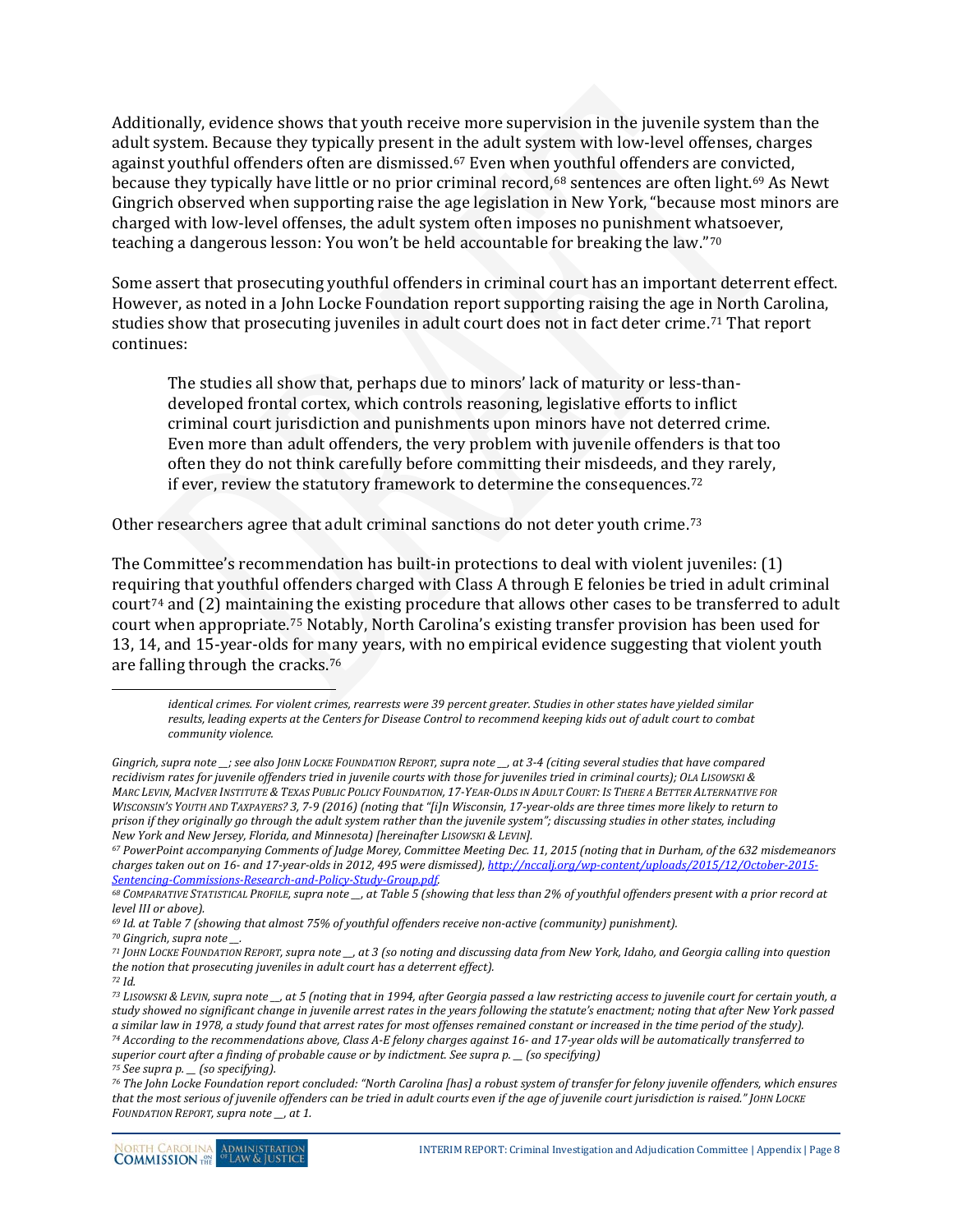Finally, studies show when states have implemented raise the age legislation, public safety has improved.[77](#page-14-1)

#### <span id="page-14-0"></span>**Raising the Age Will Benefit North Carolina Economically**

Two separate studies authorized by the North Carolina General Assembly indicate that raising the juvenile age will produce significant economic benefits for North Carolina:

- 1. In 2009, the Governor's Crime Commission Juvenile Age Study submitted to the General Assembly included a cost-benefit analysis of raising the age of juvenile court jurisdiction to 18. The analysis, done by ESTIS Grou[p,](#page-14-2) LLC, found that the age change would result in a net benefit to the state of \$7.1 million.78
- 2. In 2011, the Youth Accountability Planning Task Force submitted its final report to the General Assembly. The Task Force's report included a cost-benefit analysis, done by the Vera Institute of Justice, of prosecuting 16 and 17-year-old misdemeanants and lowlevel felons in juvenile court. That report estimated net benefits of \$52.3 million.[79](#page-14-3)

Much of the estimated cost savings would result from reduced recidivism, which "eliminates future costs associated with youth 'graduating' to the adult criminal system, and increased lifetime earnings for youth who will not have the burden of a criminal record."[80](#page-14-4) Cost savings from reduced recidivism has been cited in the national discourse on raising the juvenile age. As noted by Newt Gingrich when arguing in favor of raise the age legislation in New York:

Recidivism is expensive. There are direct losses to victims, the public costs of law enforcement and incarceration and the lost economic contribution of someone not engaged in law-abiding work. When Connecticut raised the age for adult prosecution to 18, crime rates quickly dropped and officials were able to close an adult prison. Researchers calculated the lifetime gain of helping a youth graduate high school and avoid becoming a career criminal or drug user at \$2.5 million to \$3.4 million *for just one person*. An adult record permanently limits youth prospects; it becomes harder to gain acceptance to a good school, get a job or serve in the military. Juvenile records are sealed and provide more opportunity. It's only fair to give a young person who has paid his debt to society a fresh start. It is in our best interest that youth go on to contribute to the economy, rather th[an](#page-14-5) becoming a drain through serial incarceration or dependence on public assistance.<sup>81</sup>

And as noted in a John Locke Foundation report supporting raising the juvenile age, "North Carolina is not merely relying on the projections, but can look to the proven experience of other states."<sup>[82](#page-14-6)</sup> That report continues: "Some 48 other states from Massachusetts to Mississippi have successfully

 $\overline{a}$ 

<span id="page-14-1"></span>*<sup>77</sup> See, e.g., RICHARD MENDEL, JUSTICE POLICY INSTITUTE, JUVENILE JUSTICE REFORM IN CONNECTICUT: HOW COLLABORATION AND COMMITMENT HAVE IMPROVED PUBLIC SAFETY AND OUTCOMES FOR YOUTH 29 (2013) ("Available data leave no doubt that public safety has improved as a result of Connecticut's juvenile justice reforms.") [hereinafter CONNECTICUT REPORT]; see also infra pages \_\_ - \_\_ (discussing other states' experiences with raise the age legislation).*

<span id="page-14-2"></span>*<sup>78</sup> GOVERNOR'S CRIME COMMISSION JUVENILE AGE STUDY, A STUDY OF THE IMPACT OF EXPANDING THE JURISDICTION OF THE DEPARTMENT OF JUVENILE JUSTICE AND DELINQUENCY PREVENTION 4-6 (2009) [hereinafter 2009 GOVERNOR'S CRIME COMMISSION REPORT]. 79 YOUTH ACCOUNTABILITY TASK FORCE REPORT, supra note \_\_.*

<span id="page-14-3"></span>

<span id="page-14-4"></span>*<sup>80</sup> LaToya Powell, U.S. Senators Support "Raise the Age", N.C. CRIM. LAW BLOG (July 14, 2014)[, http://nccriminallaw.sog.unc.edu/u-s-senators](http://nccriminallaw.sog.unc.edu/u-s-senators-support-raise-the-age/)[support-raise-the-age/.](http://nccriminallaw.sog.unc.edu/u-s-senators-support-raise-the-age/)*

<span id="page-14-5"></span>*<sup>81</sup> Gingrich, supra note \_\_.* 

<span id="page-14-6"></span>*<sup>82</sup> JOHN LOCKE FOUNDATION REPORT, supra note \_\_, at 7.*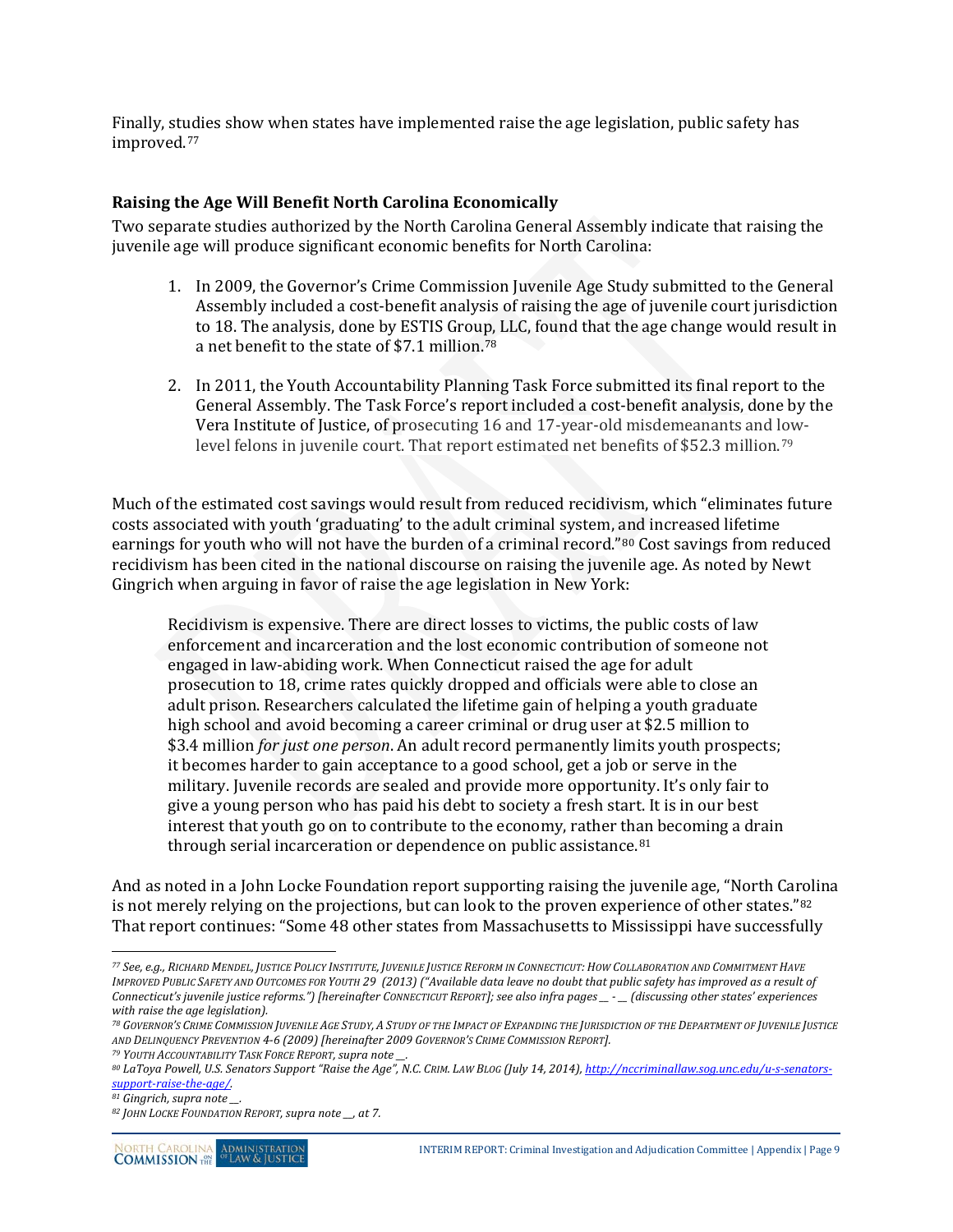raised the age and implemented this policy change effectively and without significant complications. Many states, including Connecticut and Illinois, have found that the transition can be accomplished largely by reallocating funds and resources among the adult and juvenile systems."<sup>[83](#page-15-0)</sup>

The Committee recognizes that its recommendations will require a significant outlay of taxpayer funds, with benefits achieved long-term. However, there are good reasons to believe that costs will be lower than estimated in the analyses noted above. First, the 2011 Vera Institute cost-benefit analysis estimated costs with FY 2007/08 juvenile arrest data. However, as shown in Figure 2 below, juvenile arrest rates have decreased dramatically from 2008.[84](#page-15-1)

**Fig. 2.** Falling arrest rates for juveniles under age 18.

|      | Violent Crime | <b>Property Crime</b> |
|------|---------------|-----------------------|
| 2008 | 2,597         | 13,307                |
| 2014 | 1,537         | 7,919                 |

*Source: North Carolina State Bureau of Investigation, Crime in North Carolina – 2014, 7 (Nov. 2015).*

These declining arrest numbers for all persons under 18 years old suggest that system costs may be lower than those estimated based on FY 2007/08 data.<sup>[85](#page-15-2)</sup>

Additionally, no prior cost analysis on the juvenile age issue has accounted for cost reductions associated with statewide implementation of pilot programs that reduce admissions into the juvenile system, as recommended by the Committee.<sup>[86](#page-15-3)</sup> For these reasons North Carolina may experience actual costs that are less than those that have been predicted. This in fact would be consistent with the experiences of other states that have raised the juvenile age.[87](#page-15-4)

Finally, prior examination of fiscal impact may not have sufficiently taken into account current standards linked to the federal Prison Rape Elimination Act (PREA) that "are likely to raise costs in the adult justice system as c[oun](#page-15-5)ty jails and state prisons spend more in areas such as staffing, programming, and facilities."88 Thus, "[e]ven the apparent short-term cost advantages of the adult justice system will diminish."[89](#page-15-6) With respect to staffing costs, male 16- and 17-year-old criminal defendants are housed [at](#page-15-7) Foothills Correctional Center; females at North Carolina Correctional Institution for Women.90 The Division of Juvenile Justice reports that Foothills currently houses 65 juveniles; the Institution for Women houses three. In order to comply with the sight and sound segregation requirements of PREA, every time juveniles are moved within those adult facilities, the facilities must be in lock down, with obvious staffing costs.

<span id="page-15-0"></span> $\overline{a}$ *<sup>83</sup> Id. (providing detail on the experience in Connecticut and Illinois).*

<span id="page-15-1"></span>*<sup>84</sup> North Carolina State Bureau of Investigation, Crime in North Carolina - 2014, 7 (Nov. 2015) [hereinafter NC SBI Crime Report], [http://crimereporting.ncsbi.gov/public/2014/ASR/2014 Annual Summary.pdf.](http://crimereporting.ncsbi.gov/public/2014/ASR/2014%20Annual%20Summary.pdf)*

<span id="page-15-2"></span>*<sup>85</sup> A 2013 fiscal note prepared in connection with HB 725 used data from FY 2012/13. Juvenile arrest rates likewise have declined since 2012: In 2012, 1,556 juveniles under 18 were arrested for violent crimes; that number dropped to 1,537 in 2014. NC SBI Crime Report, supra note \_\_. In 2012, 9,539 juveniles under 18 were arrested for property crimes; that number dropped to 7,919 in 2014. Id.*

<span id="page-15-3"></span>*<sup>86</sup> See infra pages \_\_-\_\_.*

<span id="page-15-4"></span>*<sup>87</sup> See infra pages \_\_-\_\_ (noting that in Connecticut although juvenile caseloads were expected to grow by 40% they grew only 22% and that Connecticut spent nearly \$12 million less in 2010 and 2011 than had been budgeted).*

<span id="page-15-5"></span>*<sup>88</sup> Press Release, John Locke Foundation, Long-Term Cost Savings Likely from Raising N.C. Juvenile Justice Age (July 17, 2013) (quoting Marc Levin, co-author of JOHN LOCKE FOUNDATION REPORT) [hereinafter John Locke Press Release],* 

<span id="page-15-6"></span>*[http://www.johnlocke.org/press\\_releases/show/713.](http://www.johnlocke.org/press_releases/show/713) <sup>89</sup> Id.*

<span id="page-15-7"></span>*<sup>90</sup> See supra n. \_\_.*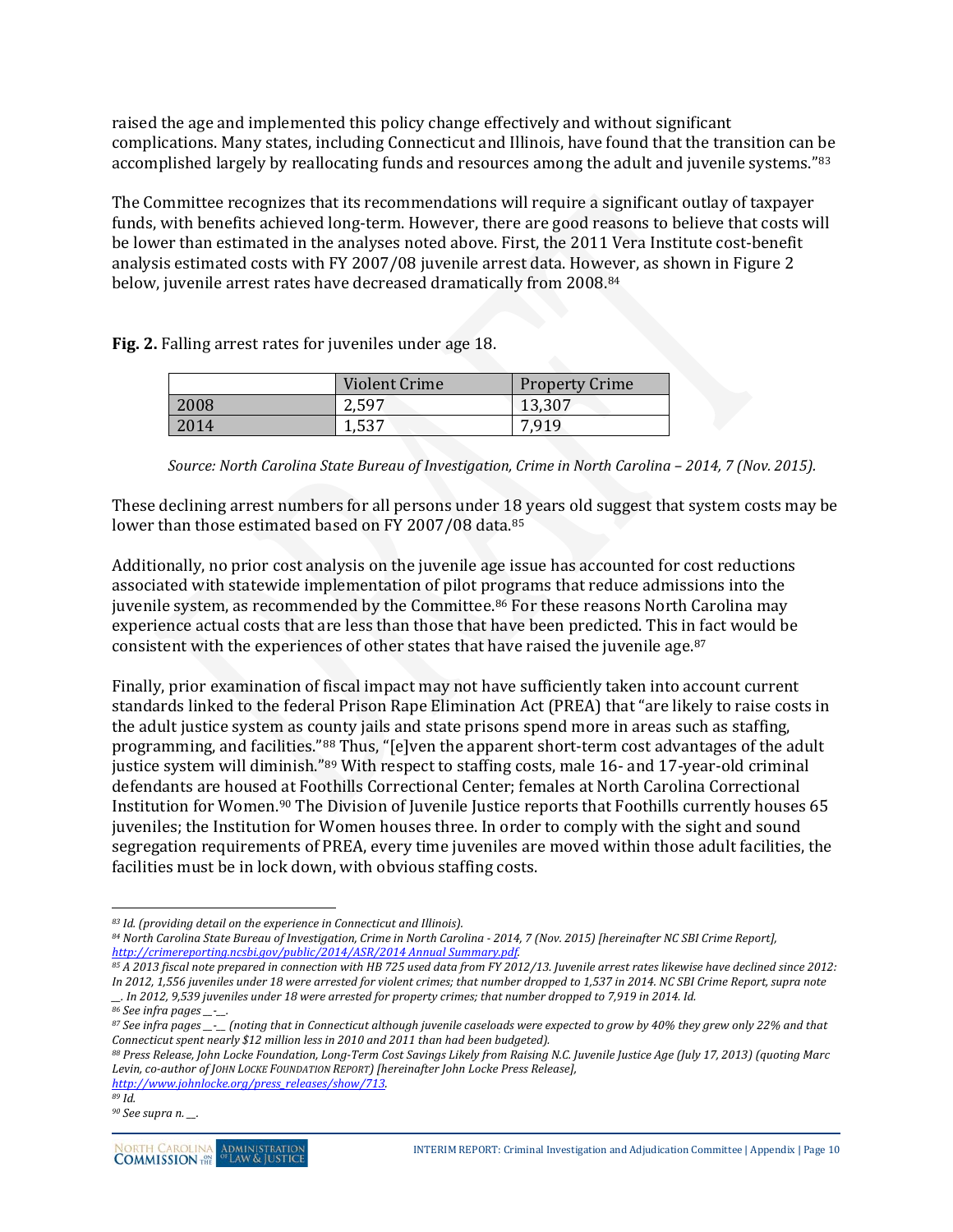#### <span id="page-16-0"></span>**Raising the Age Has Been Successfully Implemented in Other States**

Other states have enacted raise the age legislation, over vigorous objections that doing so would negatively affect public safety, create staggering caseloads and overcrowded detention facilities, and result in unmanageable fiscal costs.[91](#page-16-1) As it turns out, none of the predicted negative consequences have come to pass. For example, in 20[09](#page-16-2) Illinois moved 17-year-olds charged with misdemeanors from the adult to the juvenile system.92 Among other things, Illinois reported:

- The juvenile system did not "crash."
- Public safety did not suffer.
- County juvenile detention centers and state juvenile incarceration facilities were not overrun. I[n f](#page-16-3)act, three facilities were closed and the state reported excess capacity statewide.93

The Illinois experience was so positive that in July 2013, that state expanded its raise the age legislation to include all 17-year-olds in the juvenile justice system, including those charged with felonies.[94](#page-16-4)

Connecticut's experience was similarly positive. In 2007, Connecticut enacted legislation to raise the age of juvenile jurisdiction from 16 to 18, effective 2010 for 16-year-olds and 2012 for 17-year olds.[95](#page-16-5) After the change, juvenile caseloads grew at a lower-than-expected rate and the state spent nearly \$12 million less than budgeted in the two years following the change.<sup>[96](#page-16-6)</sup> A report on Connecticut's experience gives this bottom line for that state's experience: "Cost savings and improved public safety."[97](#page-16-7) As has been noted, 48 other states have increased the juvenile age "without significant complications."[98](#page-16-8)

While raise the age efforts have proved to be successful, lower the age campaigns have proved unworkable. In 2007, Rhode Island lowered its juvenile age, pulling 17-year-olds out of the juvenile system and requiring that they be prosecuted as adults.<sup>[99](#page-16-9)</sup> Proponents asserted that the change would save the state \$3.6 million because 17-year-olds would be housed in adult prisons rather than training schools. But the experiment was a failure. As it turned out, youths sentenced to adult prison had to be, f[or s](#page-16-10)afety reasons, housed in super max custody facilities at the cost of more than \$100,000 per year.<sup>100</sup> Just months later Rhode Island abandoned course and rescinded the law.<sup>[101](#page-16-11)</sup>

<span id="page-16-7"></span><span id="page-16-6"></span>*<sup>97</sup> Id. at 3. More information on Connecticut's experience is available at Raise the Age CT (a project of the Connecticut Juvenile Justice Alliance). See Connecticut Juvenile Justice Alliance, Raise the Age CT[, http://raisetheagect.org/index.html](http://raisetheagect.org/index.html) (last visited Mar 23, 2016). <sup>98</sup> John Locke Press Release, supra note \_\_.*

<span id="page-16-1"></span> $\ddot{\phantom{a}}$ *<sup>91</sup> ILLINOIS JUVENILE JUSTICE COMMISSION, RAISING THE AGE OF JUVENILE COURT JURISDICTION: THE FUTURE OF 17-YEAR-OLDS IN ILLINOIS' JUSTICE SYSTEM 6 (2013) (noting these objections) [hereinafter ILLINOIS REPORT][, http://ijjc.illinois.gov/sites/ijjc.illinois.gov/files/assets/IJJC -](http://ijjc.illinois.gov/sites/ijjc.illinois.gov/files/assets/IJJC%20-%20Raising%20the%20Age%20Report.pdf) Raising the Age [Report.pdf.](http://ijjc.illinois.gov/sites/ijjc.illinois.gov/files/assets/IJJC%20-%20Raising%20the%20Age%20Report.pdf)*

<span id="page-16-2"></span>*<sup>92</sup> Id. (noting that initial legislation was passed over opponents' assertions that the law would lead to "unmanageable fiscal costs"). For more background on the raising the age in Illinois, see Illinois Juvenile Justice Commission, Raising the Age of Juvenile Court Jurisdiction: The Future of 17-Year-Olds in Illinois' Justice System, IIJC[, http://ijjc.illinois.gov/rta](http://ijjc.illinois.gov/rta) (last visited Mar. 23, 2016).*

<span id="page-16-3"></span>*<sup>93</sup> ILLINOIS REPORT, supra note \_\_, at 6; see also John Locke Press Release, supra note \_\_ (noting that "[a]fter Illinois raised the juvenile jurisdiction age in 2010, both juvenile crime and overall crime dropped so much that the state was able to close three juvenile lockups because they were no longer needed").*

<span id="page-16-5"></span>

<span id="page-16-4"></span>*<sup>94</sup> Illinois Public Act 098-0061. 95 See CONNECTICUT REPORT, supra note \_\_, at 15-16. 96 Id. at 27 (reporting that juvenile caseloads grew at a rate of 22% versus 40% as projected).*

<span id="page-16-8"></span>*<sup>99</sup> 2009 GOVERNOR'S CRIME COMMISSION REPORT, supra note \_\_, at 13.*

<span id="page-16-10"></span><span id="page-16-9"></span>*<sup>100</sup> Id.; see also Katie Zezima, Law on Young Offenders Causes Rhode Island Furor, N.Y. TIMES, Oct. 30, 2007, [http://www.nytimes.com/2007/10/30/us/30juvenile.html?\\_r=0.](http://www.nytimes.com/2007/10/30/us/30juvenile.html?_r=0)*

<span id="page-16-11"></span>*<sup>101</sup> 2009 GOVERNOR'S CRIME COMMISSION REPORT, supra note \_\_, at 13.*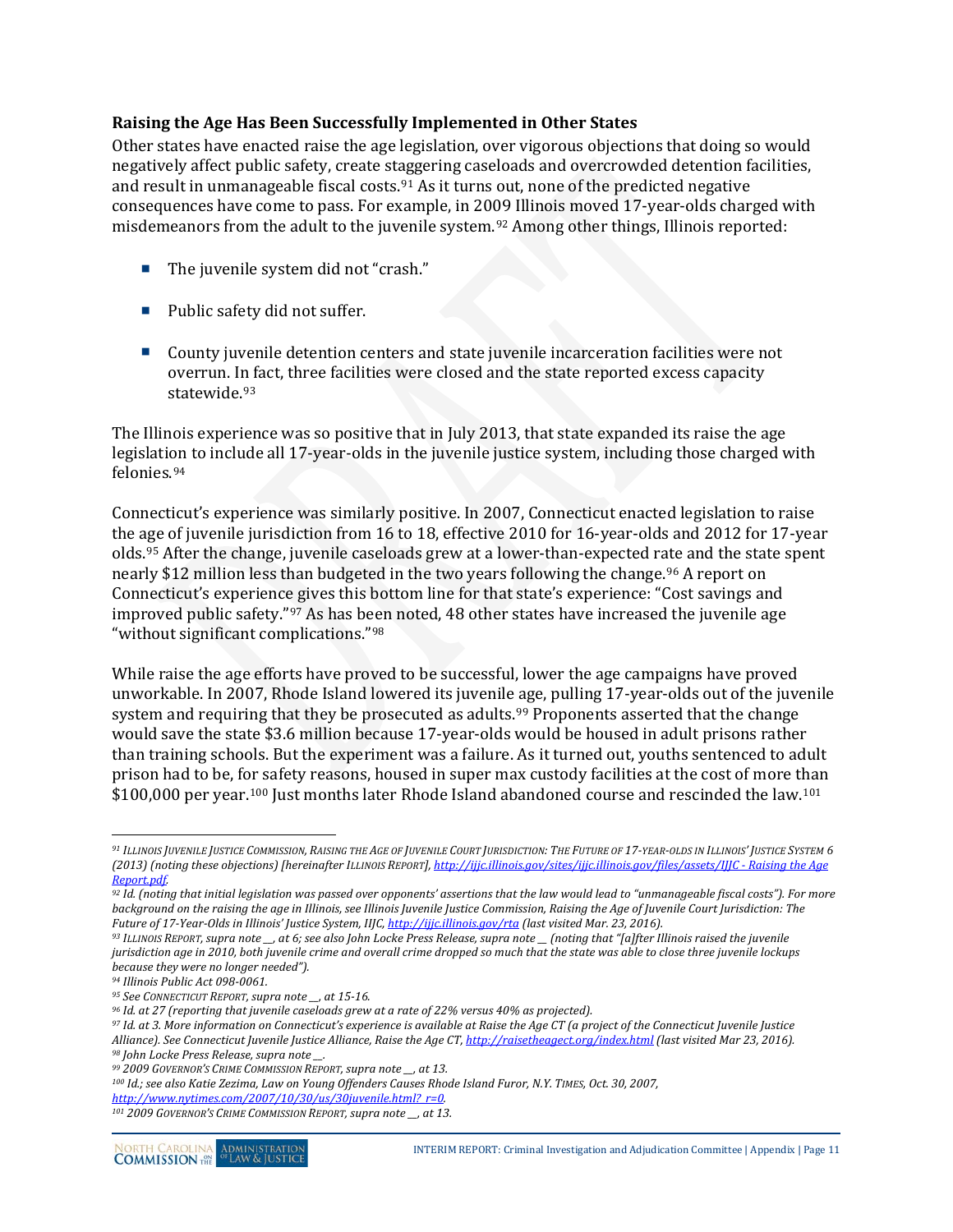#### <span id="page-17-0"></span>**Raising the Age Strengthens Families**

Suppose that 16-year-old high school junior Bobby is charged with assault, after a fight at school over a girl. Because North Carolina treats Bobby as an adult, his case can proceed to completion with no parental involvement or input. This led Newt Gingrich to assert, when arguing for raise the age legislation in New York:

[L]aws that undermine the family harm society. When a 16- or 17-year-old is arrested [he or she] … can be interviewed alone and can even agree to plea bargains without parental consent. What parent would not want the chance to intervene, to set better boundaries or simply be a parent? The current law denies them that right.[102](#page-17-2)

While the criminal justice system cuts parents out of the process, the juvenile system requires their participation<sup>[103](#page-17-3)</sup> and thus serves to strengthen parents' influence on their teens.

#### <span id="page-17-1"></span>**Raising the Age Is Supported By Science**

Although North Carolina treats its youthf[ul o](#page-17-4)ffenders as adults, widely accepted science reveals that adolescent brains are not fully developed.104 Among other things, research teaches that:

- Interactions between neurobiological systems in the adolescent brain cause teens to engage in greater risk-taking behavior.[105](#page-17-5)
- Increases in reward- and sensation-seeking behavior precede the maturation of brain systems that govern self-regulation and impulse control.<sup>[106](#page-17-6)</sup>
- Despite the fact that many adolescents may appear as intelligent as adults, their ability to regulate their behavior is more limited.[107](#page-17-7)
- Teens are more responsive to peer influence than adults.<sup>[108](#page-17-8)</sup>
- Relative to ad[ults](#page-17-9), adolescents have a lesser capacity to weigh long-term consequences;<sup>109</sup> as they mature into adults, they become more future oriented, with increases in their consideration of future consequences, concern about the future, and ability to plan ahead.[110](#page-17-10)
- As comp[are](#page-17-11)d to adults, adolescents are more sensitive to rewards, especially immediate rewards.111

 $\overline{a}$ 

<span id="page-17-2"></span><sup>&</sup>lt;sup>102</sup> Gingrich, supra note \_\_.<br><sup>103</sup> See supra pages \_\_-\_ (noting that parents must participate in proceedings in juvenile court).

<span id="page-17-4"></span><span id="page-17-3"></span>*<sup>104</sup> Comments of Dr. Cindy Cottle, Committee Meeting December 11, 2015; Comments of Deputy Commissioner Lassiter, Committee Meeting Dec. 11, 2015; Laurence Steinberg, Adolescent Development and Juvenile Justice, 5 ANNU. REV. CLIN. PSYCHOL. 459, 465 (2009) (research shows continued brain maturation through the end of adolescence).*

<span id="page-17-5"></span>*<sup>105</sup> Steinberg, supra note \_\_, at 466; Comments of Dr. Cindy Cottle, Committee Meeting Dec. 11, 2015.*

<span id="page-17-6"></span>*<sup>106</sup> Steinberg, supra note \_\_, at 466.*

<span id="page-17-7"></span>*<sup>107</sup> Id. at 467.*

<span id="page-17-8"></span>*<sup>108</sup> Id. at 468; Comments of Dr. Cindy Cottle, Committee Meeting Dec. 11, 2015; Comments of Deputy Commissioner Lassiter, Committee Meeting Dec. 11, 2015.*

<span id="page-17-9"></span>*<sup>109</sup> Comments of Dr. Cindy Cottle, Committee Meeting Dec. 11, 2015.*

<span id="page-17-10"></span>*<sup>110</sup> Steinberg, supra note \_\_, at 469; Comments of Deputy Commissioner Lassiter, Committee Meeting Dec. 11, 2015.*

<span id="page-17-11"></span>*<sup>111</sup> Steinberg, supra note \_\_, at 469; Comments of Dr. Cindy Cottle, Committee Meeting Dec. 11, 2015.*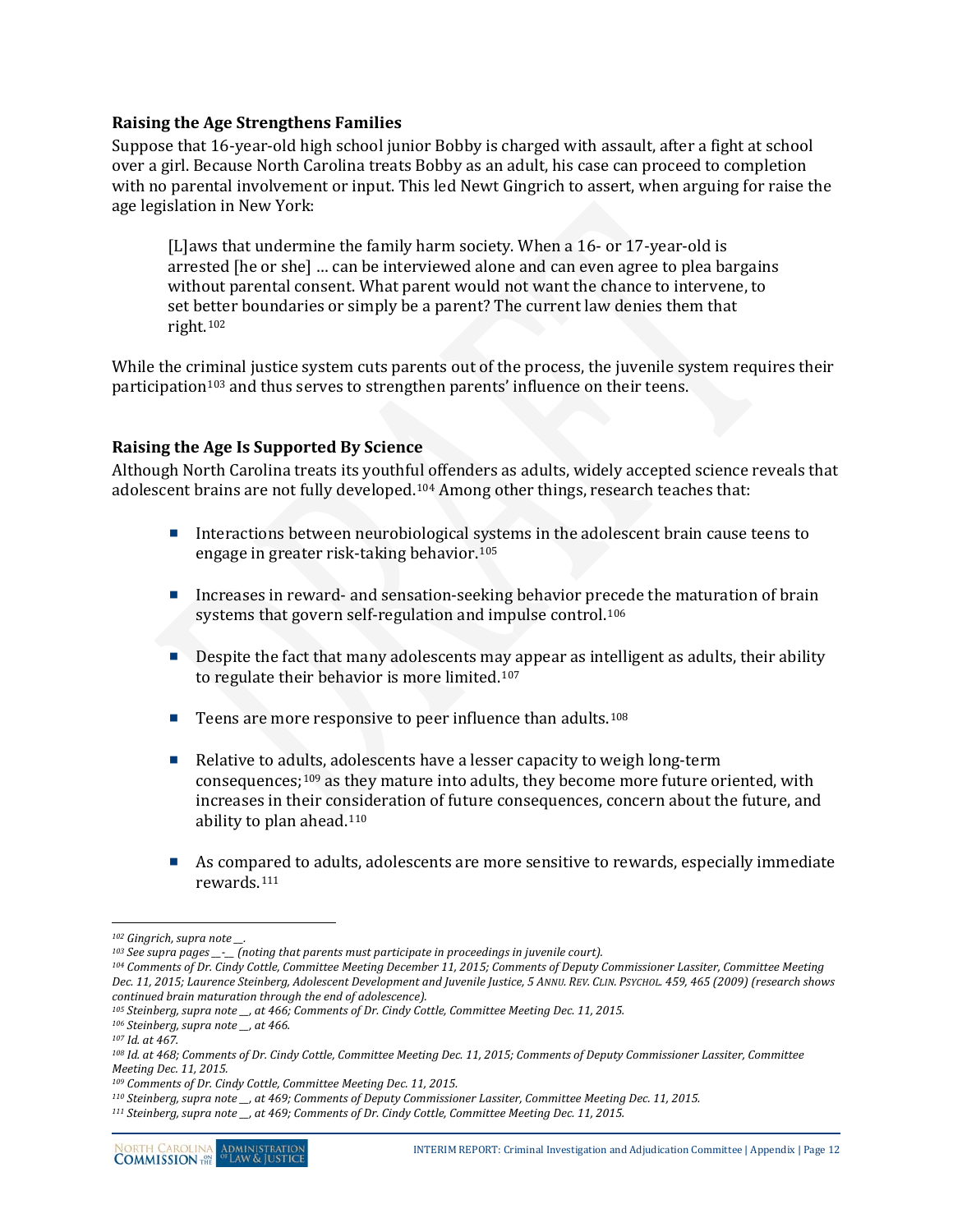- Adolescents are less able than adults to control impulsive behaviors and choices.<sup>[112](#page-18-1)</sup>
- Adolescents are less responsive to the threat of criminal sanctions.<sup>[113](#page-18-2)</sup>

This research and related data has significant implications for justice system policy. First, it suggests that adolescents are less culpable than adults.[114](#page-18-3) If the relative immaturity of a 16-yearold's brain prevents him from controlling his impulses, he is less culpable than an adult who possesses that capability but acts nevertheless.[115](#page-18-4) Second, the vast majority of adolescents who commit antisocial acts desist from such activity as they mature into adulthood.[116](#page-18-5) Rather than creating a lifetime disability for youthful offenders (e.g., public record of arrest and conviction; ineligibility for employment and college financial aid, etc.), sanctions for deli[nqu](#page-18-6)ent youth should take into account the fact that most juvenile offenders "mature out of crime,"117 growing up to be law-abiding citizens. Third, response systems that "attend to the lessons of developmental psychology" are more [effe](#page-18-7)ctive in reducing recidivism among adolescents than the punitive criminal justice model.118 Research shows that active interventions focused on strengthening family support systems and improving abilities in the areas of self-control, acade[mic](#page-18-8) performance, and job skills are more effective than strictly punitive measures in reducing crime.119 While these type of interventions can be and are implemented in the juvenile system, they are virtually unavailable in the adult criminal justice system. Finally, because adolescents are particularly susceptible to peer influence, outcomes are likely to be better when individuals in a formative stage of development are placed in an environment with an authoritative parent or guardian and prosocial peers rather than with adult criminals.[120](#page-18-9)

#### <span id="page-18-0"></span>**Raising the Age is Consistent with Supreme Court Decisions Recognizing Juveniles' Lesser Culpability & Greater Capacity for Rehabilitation**

Raising the juvenile age is consistent with recent decisions by the United States Supreme Court recognizing that juveniles' unique characteristics require that they be treated differently than adults. First, in *Roper v. Simmons*,[121](#page-18-10) the Court held that the Eighth Amendment bars imposing capital punishment on juveniles. Next, in *Graham v. Florida*,<sup>[122](#page-18-11)</sup> it held that same amendment prohibits a sentence of life without the possibility of parole for juveniles who commit non-homicide offenses. Then, in *Miller v. Alabama*,<sup>[123](#page-18-12)</sup> the Court held that mandatory life without parole for those under the age of 18 at the time of their crimes violates the [Eigh](#page-18-13)th Amendment. Citing the type of science and social science research discussed in this report,<sup>124</sup> the Court recognized that juvenile offenders are less culpable than adults, have a greater capacity than adults for rehabilitation, and are less responsive than adults to the threat of criminal sanctions.[125](#page-18-14) The Court found persuasive

 $\overline{a}$ 

<span id="page-18-7"></span><span id="page-18-6"></span>*<sup>118</sup> Id. at 478-79.*

<span id="page-18-14"></span><span id="page-18-13"></span><span id="page-18-12"></span><span id="page-18-11"></span>*<sup>125</sup> Miller, 567 U.S. at \_\_\_, 132 S. Ct. at 2464-65.*



<span id="page-18-1"></span>*<sup>112</sup> Steinberg, supra note \_\_, at 470.*

<span id="page-18-2"></span>*<sup>113</sup> Id. at 480; Comments of Dr. Cindy Cottle, Committee Meeting Dec. 11, 2015.*

<span id="page-18-3"></span>*<sup>114</sup> Steinberg, supra note \_\_, at 471.*

<span id="page-18-4"></span>*<sup>115</sup> Id.*

<span id="page-18-5"></span>*<sup>116</sup> Id. at 478. <sup>117</sup> Id.*

<span id="page-18-9"></span><span id="page-18-8"></span>*<sup>119</sup> Id. at 479.*

*<sup>120</sup> Id. at 480.*

<span id="page-18-10"></span>*<sup>121</sup> 543 U.S. 551 (2005).*

*<sup>122</sup> 560 U.S. 48 (2010). <sup>123</sup> 567 U.S. \_\_\_, 132 S. Ct. 2455 (2012).*

*<sup>124</sup> See supra pages \_\_ - \_\_.*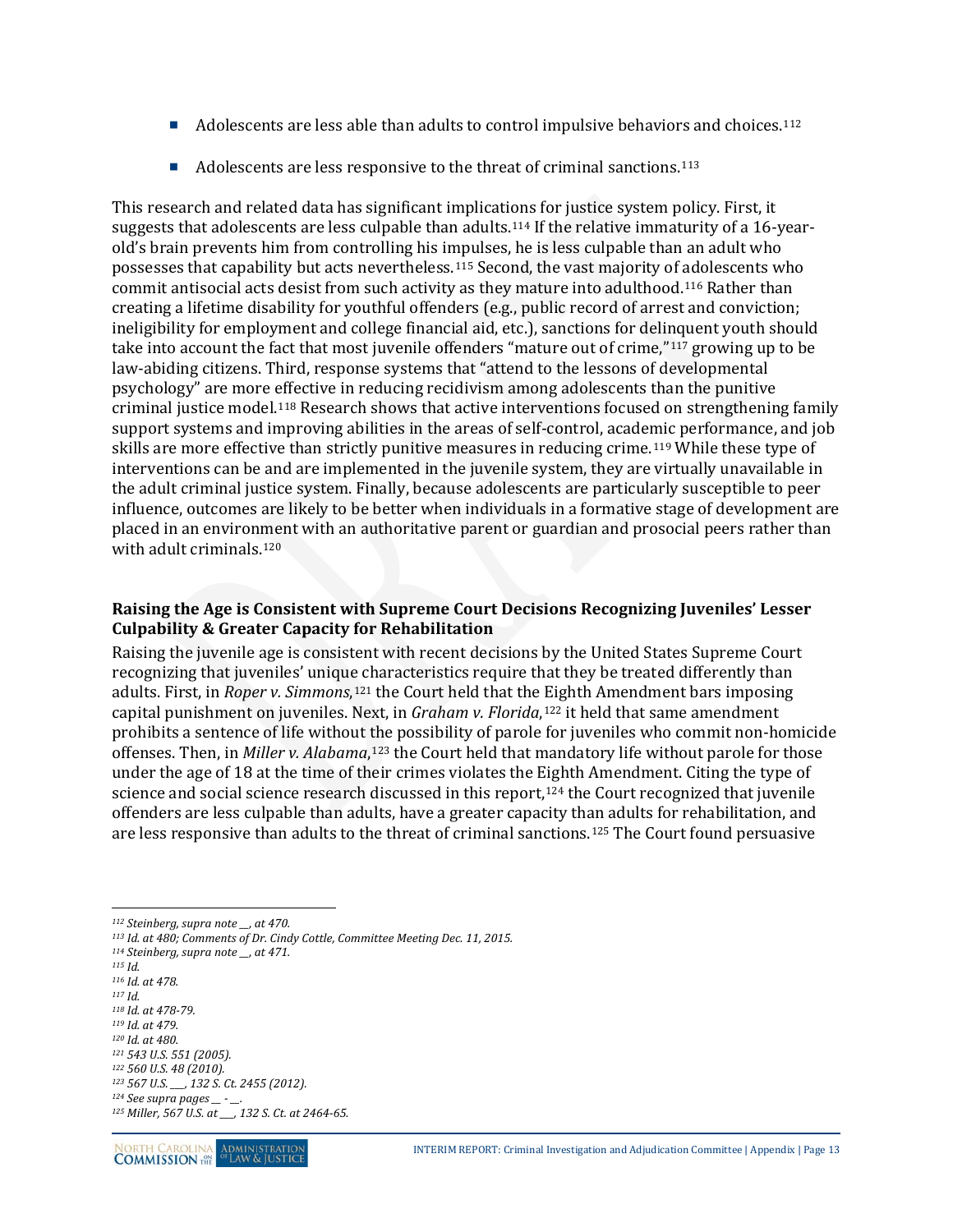research "showing that only a relatively small proportion of adolescents who engage in illegal activity develop entrenched patterns of problem behavior,"[126](#page-19-2) stating:

[Y]outh is more than a chronological fact. It is a time of immaturity, irresponsibility, impetuousness[,] and recklessness. It is a moment and condition of life when a person may be most susceptible to influence and to psychological damage. And its signature qualities are all transient.<sup>[127](#page-19-3)</sup>

And just this year, in *Montgomery v. Louisiana,*<sup>128</sup> the Court took the extraordinary step of holding that the *Miller* rule applied retroactively to ca[ses](#page-19-4) that became final before it was decided. The *Montgomery* Court recognized that the "vast majority of juvenile offenders" are not permanently incorrigible, and that only the "rarest" of juveniles can be so categoriz[ed.](#page-19-6)[129](#page-19-5) The Court again noted that most juvenile crime "reflect[s] the transient immaturity of youth."<sup>130</sup>

The Court's reasoning in these cases supports raising the age of juvenile court jurisdiction.

#### <span id="page-19-0"></span>**Raising the Age Removes a Competitive Disadvantage NC Places on its Youth**

Suppose two candidates apply for a job. Both have the same credentials. Both got into fights at school when they were 16 years old, triggering involvement with the judicial system. But because one of the candidates, Sam, lives in Tennessee, his juvenile delinquency adjudication is confidential and cannot be discovered by his potential employer. The other candidate, Tom, is from North Carolina. Because of that, his interaction with the justice system resulted in a criminal conviction for affray. Tom's entire criminal record is discovered by his potential employer. Who is more likely to get the job?

As this scenario illustrates, saddling North Carolina's youth with arrest and conviction records puts them at a competitive disadvantage as compared to youth from other states.[131](#page-19-7) Although some have suggested that expunction can be used to remove teens' criminal records, there are significant barriers to expunction, such as legal fees. One district court judge reported to the Committee that expunctions for youthful offenders represent only a "tiny fraction" of the total convictions.[132](#page-19-8) Additionally, even if expunction is available to remove the official criminal record, it does nothing to delete information about a youthful offender's arrest or conviction as reported on the internet by news outlets, private companies, and social media.

#### <span id="page-19-1"></span>**Reducing School-Based Referrals Can Mitigate the Costs of Raising the Age**

In North Carolina, school-based complaints account for almost half of the referrals to the juvenile justice system.[133](#page-19-9) This phenomenon is asserted to be part of the "school to prison pipeline," through which children are referred to the court system for classroom misbehavior that a generation ago would have been handled in the schools. Concerns have been raised nationally and in North Carolina that excessive punishment of public school students for routine misbehavior is

 $\overline{a}$ *<sup>126</sup> Id. at \_\_\_, 132 S. Ct. at 2464 (internal quotation omitted).*

<span id="page-19-4"></span><span id="page-19-3"></span><span id="page-19-2"></span>*<sup>127</sup> Id. at \_\_\_, 132 S. Ct. at 2467 (internal quotation and citation omitted).*

*<sup>128</sup> 577 U.S. \_\_\_, 136 S. Ct. 718 (2016).*

*<sup>129</sup> Id. at \_\_\_, 136 S. Ct. at 734.*

<span id="page-19-7"></span><span id="page-19-6"></span><span id="page-19-5"></span>*<sup>130</sup> Id.*

*<sup>131</sup> Comments of Judge Brown, Committee Meeting Dec. 11, 2015; Comments of Police Chief Palombo, Committee Meeting Dec. 11, 2015. <sup>132</sup> Comments of Judge Brown, Committee Meeting Dec. 11, 2015.*

<span id="page-19-9"></span><span id="page-19-8"></span>*<sup>133</sup> Presentation by Deputy Commissioner William Lassiter, Committee Meeting Dec. 11, 2015[, http://nccalj.org/wp](http://nccalj.org/wp-content/uploads/2015/12/JJ-Trends-SPAC-2015.pdf)[content/uploads/2015/12/JJ-Trends-SPAC-2015.pdf.](http://nccalj.org/wp-content/uploads/2015/12/JJ-Trends-SPAC-2015.pdf)*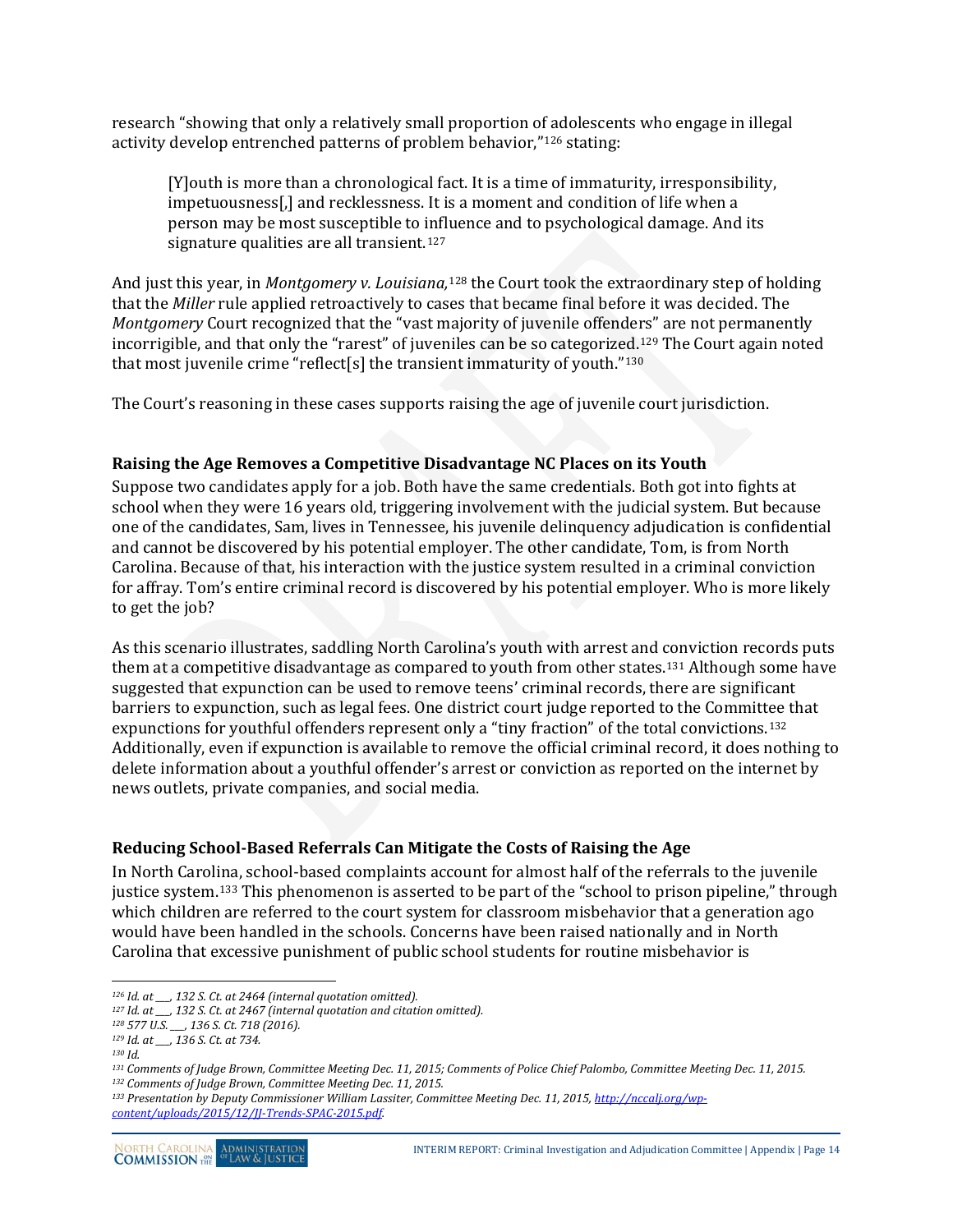counterproductive and out of sync with what science and social science teach about the most effective corrective action.[134](#page-20-0) Some have suggested that such referrals unnecessarily burden the juvenile justice system with frivolous complaints.<sup>[135](#page-20-1)</sup>

Responding to these concerns, individuals and groups throughout the nation have developed models to stem the flow of school-based referrals to the court system, instead addressing school misconduct immediately and effectively when and where it happens. In 2004, Juvenile Court Judge Steven Teske of Georgia developed one such model, in which school officials, local law enforcement, and others signed on to a cooperative agreement. The agreement provides, among other things, that "misdemeanor delinquent acts," like disrupting school and disorderly conduct do not result in the filing of a court complaint unless the student commits a third or subsequent similar offense during the school year, and the principal conducts a review of the student's behavior plan. Youth first receive warnings and after a second offense, they are referred to mediation or school conflict training programs. Elementary students cannot be referred to law enforcement for "misdemeanor delinquent acts" at all. Teske's program reports an 83% reduction in school referrals to the justice system.[136](#page-20-2) It also reports another significant outcome: a 24% increase in graduation rates.[137](#page-20-3) Two other states that have adopted similar programs ─ commonly referred to as school-justice partnerships  $-$  have experienced similar results.<sup>[138](#page-20-4)</sup> In fact, Connecticut has enacted a state law requiring all school systems that use law enforcement officers on campus to create school-justice partnerships.[139](#page-20-5)

North Carolina already has one such program in place. Modeled on Teske's program, Chief District Court Judge J.H. Corpening II, has implemented a school-justice partnership program in Wilmington, North Carolina. Like Teske's program, the Wilmington program requires that official responses to school-based disciplinary issues conform to what science and social science teaches is effective for juveniles.[140](#page-20-6) The program was crafted with participation from local law enforcement, prosecutors, court counselors, the chief public defender, school officials, and community members. The group developed an approach that deals with school discipline in a consistent and positive way through a graduated discipline model.<sup>[141](#page-20-7)</sup> The goal is for the schools to take a greater role in addressing misbehavior when and where it happens, rather than referring minor matters to the court system, with its delayed response. Officials in North Carolina's Juvenile Justice system view the program as a "huge step forward" with respect to reducing school-based referrals.[142](#page-20-8) Because Wilmington's program is so new, data on its effectiveness is not available. However, based on data from other jurisdictions, statewide implementation of school-justice partnerships based on the Georgia model promises to reduce referrals to the juvenile system and thus mitigate costs associated with raising the juvenile age.

<span id="page-20-0"></span> $\overline{a}$ *<sup>134</sup> See, e.g., TERI DEAL ET AL., NATIONAL COUNCIL OF JUVENILE AND FAMILY COURT JUDGES, SCHOOL PATHWAYS TO THE JUVENILE JUSTICE SYSTEM PROJECT: A PRACTICE GUIDE 1 (2014), [http://www.ncjfcj.org/sites/default/files/NCJFCJ\\_SchoolPathwaysGuide\\_Final2.pdf.](http://www.ncjfcj.org/sites/default/files/NCJFCJ_SchoolPathwaysGuide_Final2.pdf)*

<span id="page-20-1"></span>*<sup>135</sup> Id.*

<span id="page-20-2"></span>*<sup>136</sup> Steven Teske, States Should Mandate School-Justice Partnership to End Violence Against Our Children, JUVENILE JUSTICE INFORMATION EXCHANGE (Dec. 8, 2015)[, http://jjie.org/states-should-mandate-school-justice-partnership-to-end-violence-against-our-children/163156/.](http://jjie.org/states-should-mandate-school-justice-partnership-to-end-violence-against-our-children/163156/) <sup>137</sup> Id.*

<span id="page-20-4"></span><span id="page-20-3"></span>*<sup>138</sup> Id. (early results from Texas showed a 27% drop in referrals; two sites in Connecticut experienced reductions of 59% and 87% respectively).*

<span id="page-20-5"></span>*<sup>139</sup> Id. (reporting that "Connecticut passed Public Law 15-168 to require all school systems using law enforcement on campus to create a school-justice partnership that limits the role of police in disciplinary matters and requires a graduated response system in lieu of arrests"). <sup>140</sup> Comments of Judge Corpening, Committee Meeting Dec. 11, 2015 (describing Wilmington's program).*

<span id="page-20-8"></span><span id="page-20-7"></span><span id="page-20-6"></span>*<sup>141</sup> Id.*

*<sup>142</sup> Comments of Deputy Commissioner William Lassiter, Committee Meeting Dec. 11, 2015.*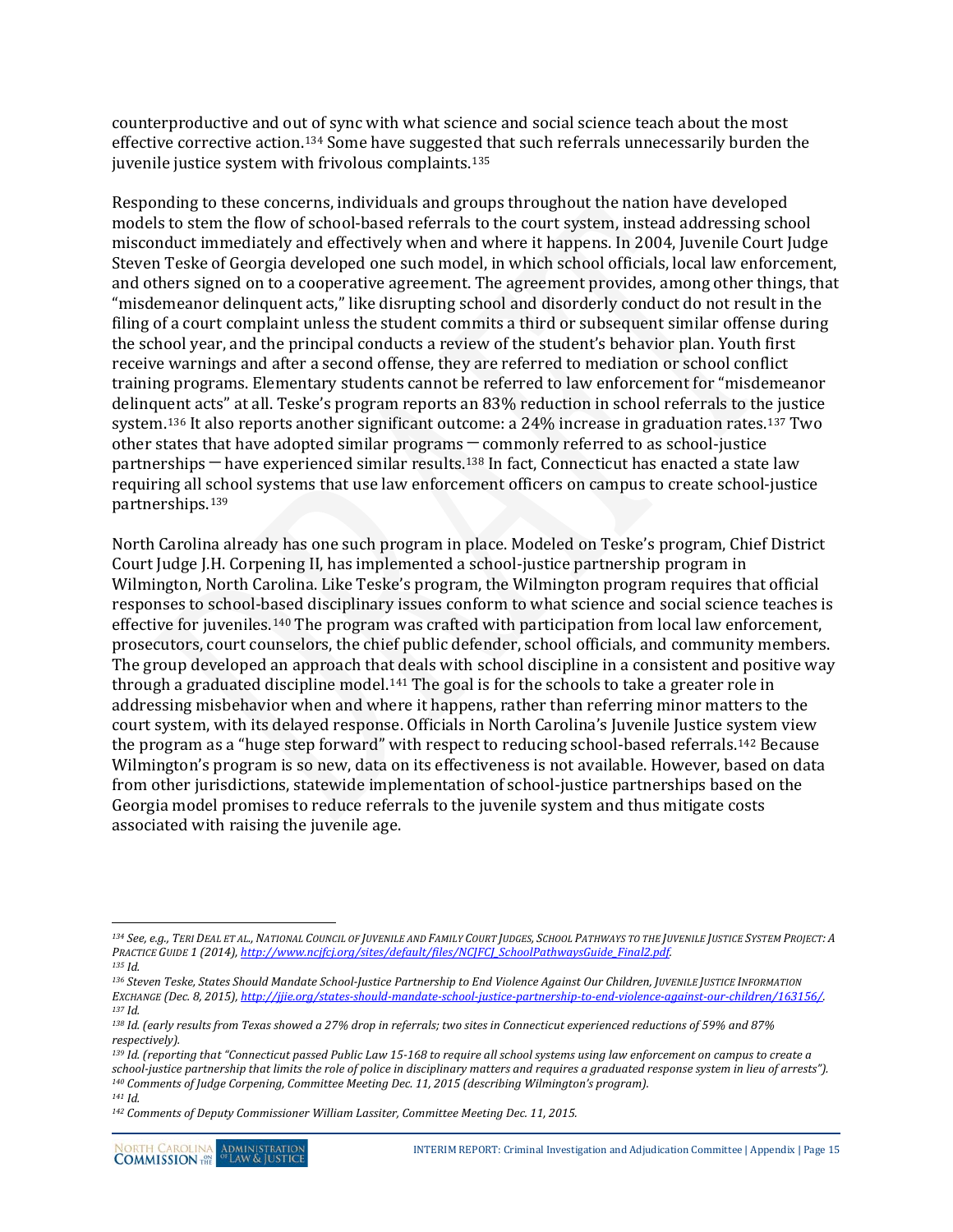### <span id="page-21-0"></span>**North Carolina Department of Juvenile Justice Stands Ready to Implement Raise the Age Legislation**

Increasing the juvenile age will increase the number of juveniles in the juvenile justice system. Notwithstanding this, the North Carolina Division of Adult Correction and Juvenile Justice supports this recommendation and stands ready to implement raise the age legislation.[143](#page-21-3) Speaking to the Committee, Commissioner Guice indicated that he was very supportive of raising the age and emphasized that North Carolina already has done the studies and developed the data on the issue. Additionally, he noted that other states have led the way and their experience with raise the age legislation suggests that "there is no reason why we can't address this in North Carolina." In fact, he urged the Committee, not to "back away from doing what is right" on this issue.

#### <span id="page-21-1"></span>**Every North Carolina Study Has Made the Same Recommendation: Raise the Age**

In recent history, General Assembly has commissioned two studies of raise the age legislation. Both came to the same conclusion: North Carolina should join the majority of states in the nation and raise the juvenile age. First, in 2007, pursuant to legislation passed by the General Assembly, the North Carolina Sentencing and Policy Advisory Commission submitted its Report on Study of Youthful Offenders recommending, in part, that North Carolina increase the age of juvenile jurisdiction to 18.[144](#page-21-4) Second, in 2011, pursuant to legislation passed by the General Assembly, the Youth Accountability Task Force submitted its final report to the General Assembly recommending, among other things, moving youthful offenders to the juvenile justice system.[145](#page-21-5) Additionally, in December 2012, the Legislative Research Com[mis](#page-21-6)sion submitted its report to the 2013 General Assembly, supporting a raise the age proposal.<sup>146</sup>

### <span id="page-21-2"></span>**Broad Bi-Partisan & Unanimous Stakeholder Support to Raise the Age**

Bills to raise the juvenile a[ge h](#page-21-7)ave been introduced and supported in North Carolina by lawmakers from both sides of the aisle<sup>147</sup> and raise the age proposals and related efforts to remove non-violent juveniles from the adult criminal justice system have enjoyed bipartisan support around the nation.[148](#page-21-8)

<span id="page-21-7"></span>*<sup>147</sup> See, e.g., HB 399, 2015 Session of the N.C. General Assembly (primary sponsors: Reps. Avila (R), Farmer-Butterfield (D), Jordan (R), and D. Hall (D))[, http://www.ncga.state.nc.us/gascripts/BillLookUp/BillLookUp.pl?Session=2015&BillID=h399&submitButton=Go;](http://www.ncga.state.nc.us/gascripts/BillLookUp/BillLookUp.pl?Session=2015&BillID=h399&submitButton=Go) HB 725, 2013 Session of the N.C. General Assembly (primary sponsors: Reps. Avila (R), Moffitt (R), Mobley (D), and D. Hall (D)),* 

<span id="page-21-3"></span> $\overline{a}$ *<sup>143</sup> Comments of Commissioner W. David Guice, Division of Adult Correction and Juvenile Justice, Committee Meeting Dec. 11, 2015; Comments of Deputy Commissioner William Lassiter, Committee Meeting Dec. 11, 2015.*

<span id="page-21-4"></span>*<sup>144</sup> 2007 SENTENCING COMMISSION REPORT, supra note \_\_.*

<span id="page-21-6"></span><span id="page-21-5"></span><sup>&</sup>lt;sup>145</sup> YOUTH ACCOUNTABILITY TASK FORCE REPORT, supra note \_\_.<br><sup>146</sup> LEGISLATIVE RESEARCH COMMISSION, AGE OF JUVENILE OFFENDERS COMMITTEE, REPORT TO THE 2013 GENERAL ASSEMBLY OF NORTH CAROLINA 12 (Dec., *2012) (supporting S 434 after consideration of identified issues) [hereinafter AGE OF JUVENILE OFFENDERS COMMITTEE REPORT], [http://www.ncleg.net/documentsites/committees/lrc/2013 Committee Reports to LRC/Age of Juvenile Offenders LRC Report.pdf.](http://www.ncleg.net/documentsites/committees/lrc/2013%20Committee%20Reports%20to%20LRC/Age%20of%20Juvenile%20Offenders%20LRC%20Report.pdf)*

*In fact, efforts to raise North Carolina's juvenile age to 18 date back at least until the 1950s. NC JUVENILE JUSTICE: A HISTORY,supra n. \_\_, at 17-18 (in 1955, the Commission on Juvenile Courts and Correctional Institutions recommended that the age limit should be so increased); id. at 21-22 (in 1956, the preliminary report of the Governor's Youth Service Commission made the same recommendation); id. at 23-24 (a 1956 study by the National Probation and Parole Association noted "the unreasonableness of classifying a sixteen or seventeen yearold youngster as an adult in connection with offenses against society." (quotation omitted)).*

*[http://www.ncga.state.nc.us/gascripts/BillLookUp/BillLookUp.pl?Session=2013&BillID=h725&submitButton=Go;](http://www.ncga.state.nc.us/gascripts/BillLookUp/BillLookUp.pl?Session=2013&BillID=h725&submitButton=Go) AGE OF JUVENILE OFFENDERS COMMITTEE REPORT, supra note \_\_, at 12 (supporting S 434 after consideration of identified issues).*

<span id="page-21-8"></span>*<sup>148</sup> See, e.g., Gingrich, supra note \_\_. In 2014, U.S. Senators Rand Paul (R-KY) and Cory Booker (D-NJ) introduced the REDEEM (Record Expungement Designed to Enhance Employment) Act, encouraging states to increase the age of criminal responsibility to 18.*